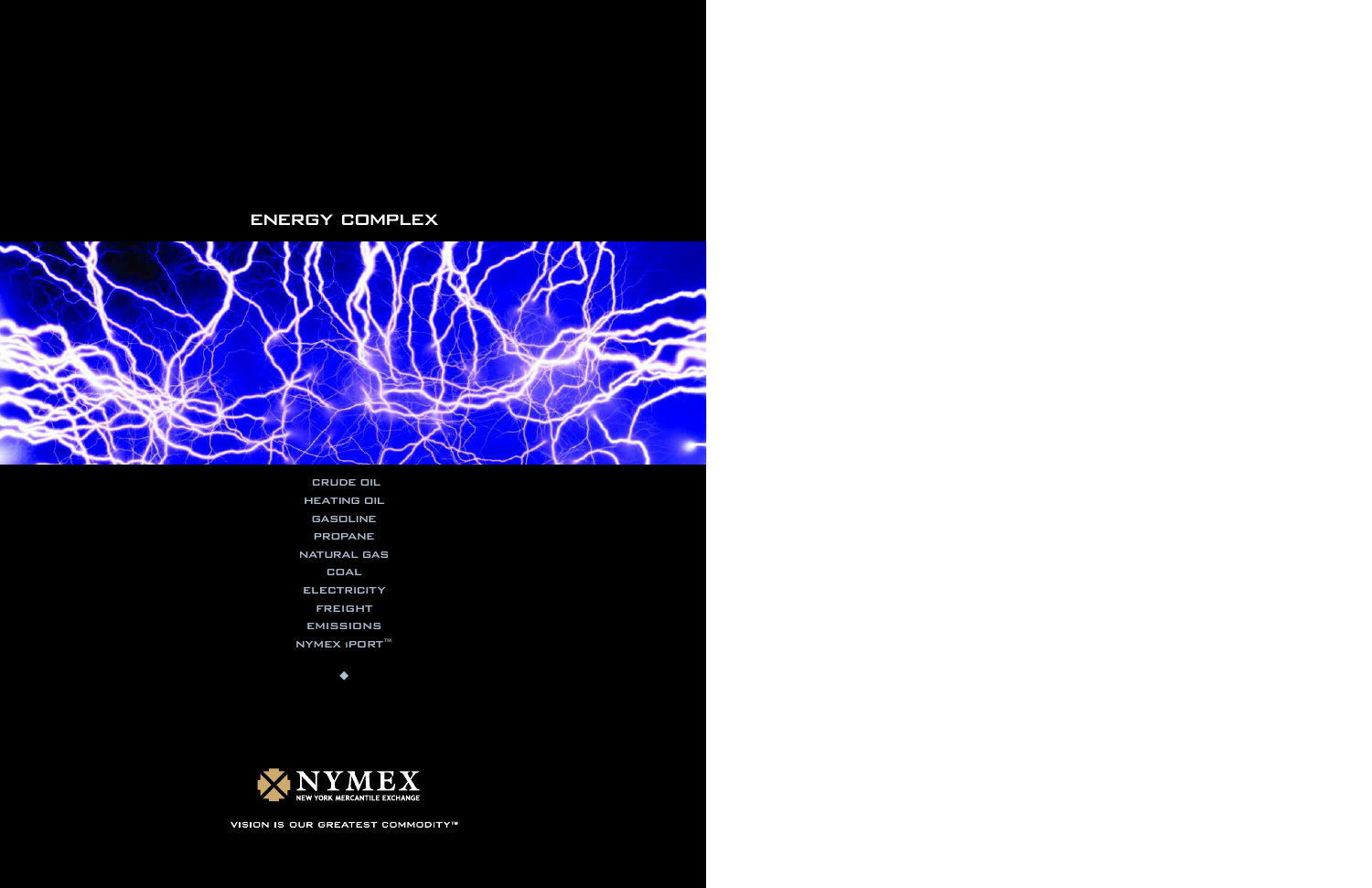## All Transactions Are Cleared

All transactions on NYMEX are processed through its clearinghouse which mitigates counterparty credit risk by ultimately acting as the buyer to every seller and the seller to every buyer. Transactions are backed by an extensive financial safety net including a guarantee fund of approximately \$200 million and a \$115 million default insurance policy. For the last several years, the Exchange, has received and maintained an AA+ long term counterparty credit rating from Standard & Poor's. A list of the Exchange clearing members can be found on its website, www.nymex.com.

Market transparency is one of the hallmarks of trading on the Exchange. Prices are continuously reported during the trading day, trading volume and open interest are reported daily, and physical deliveries under the energy futures contracts are reported monthly.

energy price risk is made as deliberately as a decision to manage it.

The New York Mercantile Exchange, Inc. (NYMEX®), is the largest physical commodity futures exchange and the largest energy marketplace in the world. Its extensive suite of energy futures and options contracts offers a comprehensive series of cleared financial instruments that allow market participants to mitigate price risk in a transparent, liquid, financially secure marketplace.

The prices quoted are used as global benchmarks for the underlying energy markets, an indication of the confidence that the market places in the integrity of these transactions. NYMEX maintains a vigorous regimen of trade, market, and financial surveillance to assure that business is conducted fairly and competitively among creditworthy market participants. Given these resources, a decision not to manage During the extremely uncertain market conditions that existed at the time of the first oil crisis in 1973, when a decrease in supply and the expectation of shortages caused a dramatic leap in price, market participants had to ride out the volatility and hope for the best. Today, the extensive slate of energy futures and options contracts that are listed on NYMEX enable buyers and sellers of energy to manage their exposure to market fluctuations and reduce their risk.

Energy is perhaps the most strategic material in world commerce and its price can be exceedingly volatile. The availability and price of energy has a direct bearing on the competitiveness of the economies of industrial and agricultural nations alike. Countries that depend on the sale of energy resources have a vital interest in its price.

Energy resources are abundantly distributed around the globe. Most nations have at least some supplies of crude oil, natural gas, or coal.



## NYMEX ENERGY COMPLEX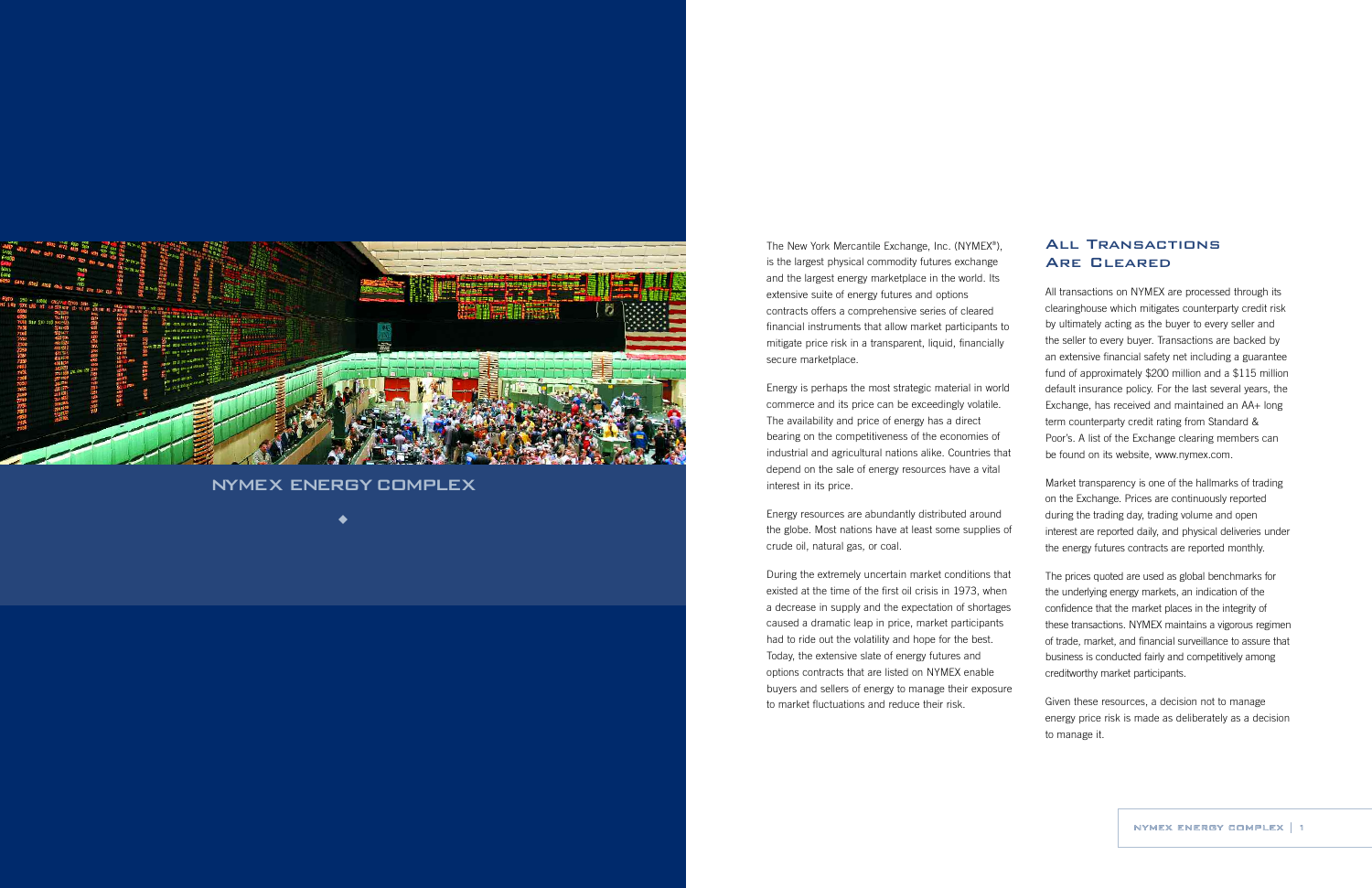## **COMMERCIAL** Applications of NYMEX Energy Futures

- NYMEX provides buyers and sellers with price insurance and arbitrage opportunities that can be integrated into cash market operations.
- Trading NYMEX contracts can reduce the working capital requirements and the physical storage costs associated with physical market operations.
- Trading NYMEX contracts can improve the creditworthiness and add to the borrowing capacity of market participants.

## The Benefits of Clearing

Off-exchange transactions submitted for clearing through NYMEX ClearPort® have many of the same advantages of Exchange-traded transactions:

- A system of guarantees provided through the clearinghouse mitigates counterparty credit risk.
- Costs are reduced because margin requirements are netted against other cleared energy positions on the Exchange.
- Customer funds are segregated from those of brokers, clearing members, and the Exchange itself.

## Why Use NYMeX Energy Futures?

- The contracts are standardized. liquid financial instruments.
- NYMEX offers cost-efficient trading and risk management opportunities.
- Energy contracts are traded competitively on the Exchange in an anonymous auction, representing a confluence of opinions on future values.
- Futures prices are widely and instantaneously disseminated, serving as world reference prices.
- NYMEX markets allow hedgers and investors to trade anonymously through futures brokers.
- The contracts can be liquidated prior to the required receipt or delivery of the underlying commodity.
- Contract performance in the energy complex is supported by a strong financial system, backed by the NYMEX clearing members, who include the strongest names in the financial services industry. The system of guarantees provided through the clearinghouse mitigates counterparty credit risk.
- The Exchange offers safe, fair, and orderly markets protected by its rigorous financial standards and surveillance procedures.

physical supply, and that the futures prices will be truly representative of cash market values. Most market participants, however, choose to buy or sell the physicals through their normal channels, while simultaneously liquidating their futures positions.

The futures markets help businesses manage their price risk by providing a means of hedging; matching buyers and sellers of a commodity with parties who are either more able and willing to bear market risk, or who have inverse risk profiles. A crude oil producer, for example, might sell a crude oil futures contract to protect his sales price while a petroleum refiner might buy crude oil futures to lock in his raw materials cost.

Because futures are traded on exchanges that are anonymous public auctions with prices displayed for all to see, the markets perform the important function of price discovery. The prices displayed on the floor of the Exchange and on its electronic platforms are disseminated to information vendors and news services worldwide. They reflect the marketplace's collective valuation of how much buyers are willing to pay and how much sellers are willing to accept. The diverse views of many market participants are distilled to a single price.

#### What Do Futures Do for the Energy Markets?

Futures contracts trade in standardized units in a highly visible, extremely competitive, continuous open auction. To do this effectively, the underlying market must meet three broad criteria: The prices of the underlying commodities must be volatile; there must be a diverse, large universe of buyers and sellers; and the underlying physical products must be fungible.

All market participants must work with a common denominator. Each understands that prices are quoted for products with precise specifications for grade and quality and for delivery to a specified point during a specified period of time.

The core energy futures contracts for light sweet crude oil, heating oil, gasoline, and natural gas stipulate physical delivery as do the futures contracts for Central Appalachian coal, propane, Russian export blend crude oil (REBCO), and Singapore 380 centisoke fuel oil. The emissions credits contracts are delivered through the U.S. Environmental Protection Agency allowance tracking system.

Deliveries usually represent only a minuscule share of the trading volume; less than 1% for energy, overall.

Allowing for physical delivery, however, ensures that market participants who desire will be able to transfer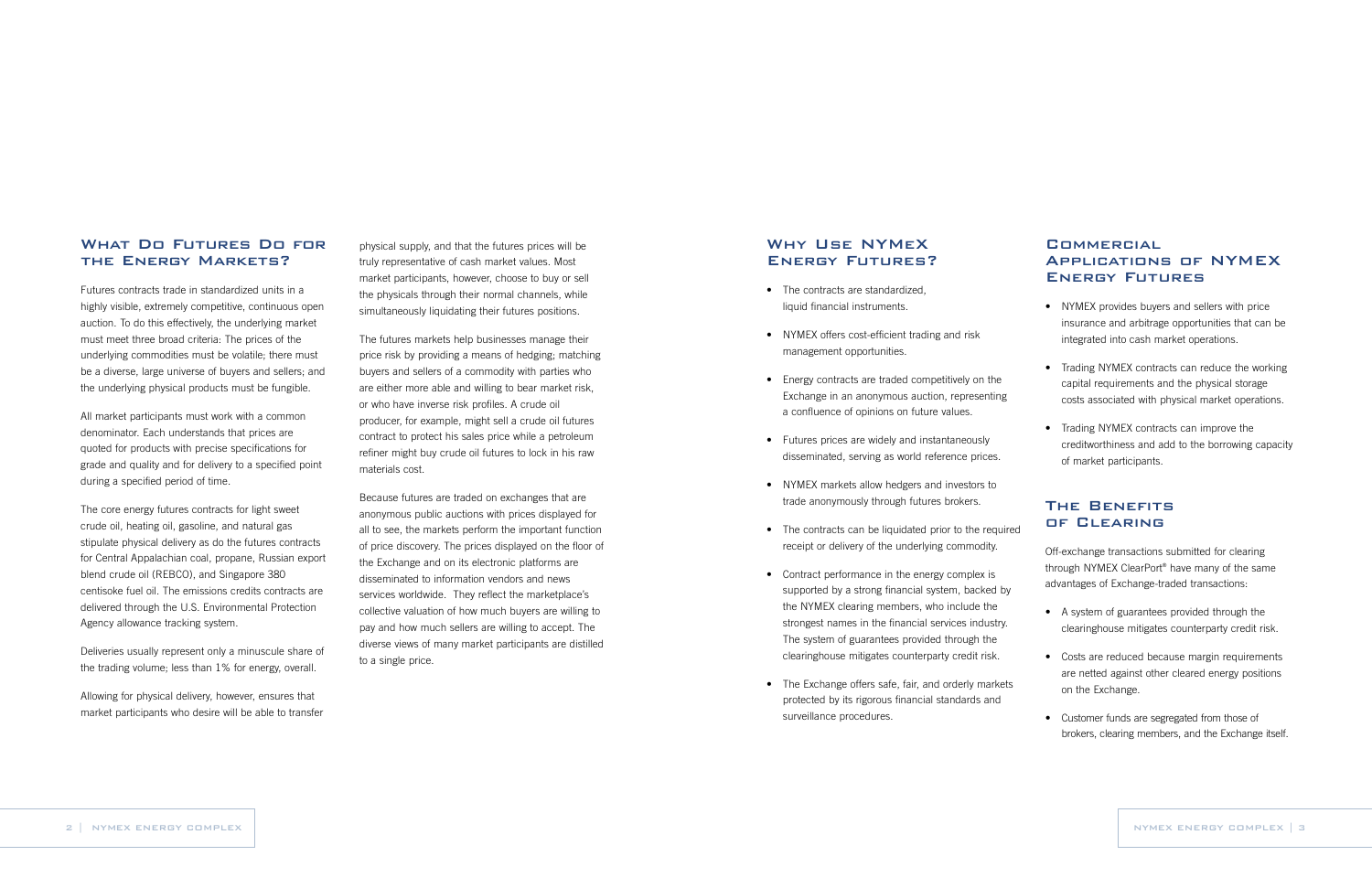Efficient and effective futures and options markets require a mix of commercial hedgers and public speculators. The NYMEX energy futures complex has attracted private and institutional investors who seek to profit by assuming the risks that commercial market participants seek to avoid.

These investors, in combination with hedgers, have brought a healthy balance of participants and deep liquidity to the Exchange energy futures market.

## Round-the-Clock Electronic Trading

The energy futures markets are available for trading for 23 1/4 hours a day from Sunday evenings through Friday afternoons. The physically delivered futures contracts trade simultaneously side-by-side by open outcry and electronically on the CME Globex® trading platform. Open outcry is conducted on the trading floor in a five-and-a-half hour daily session, Mondays through Fridays, and electronic trading seamlessly continues after the floor closes in the afternoon and as it opens the following morning. Trading on CME Globex is conducted through a technology services agreement with the Chicago Mercantile Exchange.

Additionally, approximately 300 futures and options contracts that replicate popular over-the-counter transactions can be traded electronically or submitted solely for clearing through the NYMEX ClearPort electronic platform. The contracts cover outright and differential (basis) transactions for crude oil, refined products priced in the United States, Europe, and Asia, and natural gas; and outright transactions for coal, electricity, freight rates for petroleum shipments on principal world tanker routes, and air pollution emissions credits.

The slate of off-exchange contracts trading on NYMEX ClearPort is closely tied to the core futures and options contracts because the settlement prices of the NYMEX ClearPort petroleum and natural gas contracts are determined either by the settlement of the physically delivered energy futures contracts, price indexes published in specific trade publications, or a combination of the two.

#### DEEP MARKET LIQUIDITY

## Options are a Versatile Complement to Futures

Options on futures offer additional flexibility in managing price risk as a form of insurance. They give the holder of the options contract the right, but not the obligation, to buy or sell the underlying futures contract at a specific price and time, allowing participation in favorable price moves. If the market moves against the holder of an option, he can let it expire worthless, with the only cost being the premium paid.

Options can be used alone or in combination with futures contracts resulting in strategies to fit any risk profile, time horizon, or cost consideration.

## A Simple Futures Contract Grows to a Diversified Slate

Energy futures trading was established at the New York Mercantile Exchange with the introduction of the heating oil contract in 1978, the world's first successful energy futures contract. The product slate has evolved into an extensive list of futures contracts, related options contracts, and specialized options for inter- and intracommodity price differentials, and average prices.

The Exchange clearinghouse becomes the ultimate counterparty to all transactions. The contracts submitted solely for clearing are converted to regulated futures contracts which give the parties an advantage over uncleared transactions or cleared swaps. Futures contracts cleared on U.S. exchanges have a level of legal protection not available to participants in overthe-counter (OTC) swaps transactions in the event of a bankruptcy by one of the parties to the trade.

The Exchange owns its clearinghouse which gives it great flexibility and leeway in introducing new contracts and close control over margin levels and market and financial compliance. All transactions are subject to the regulations of the Exchange, which has been designated as a self-regulatory organization (SRO) by the Commodity Futures Trading Commission, a U.S. government agency, which also maintains regulatory oversight.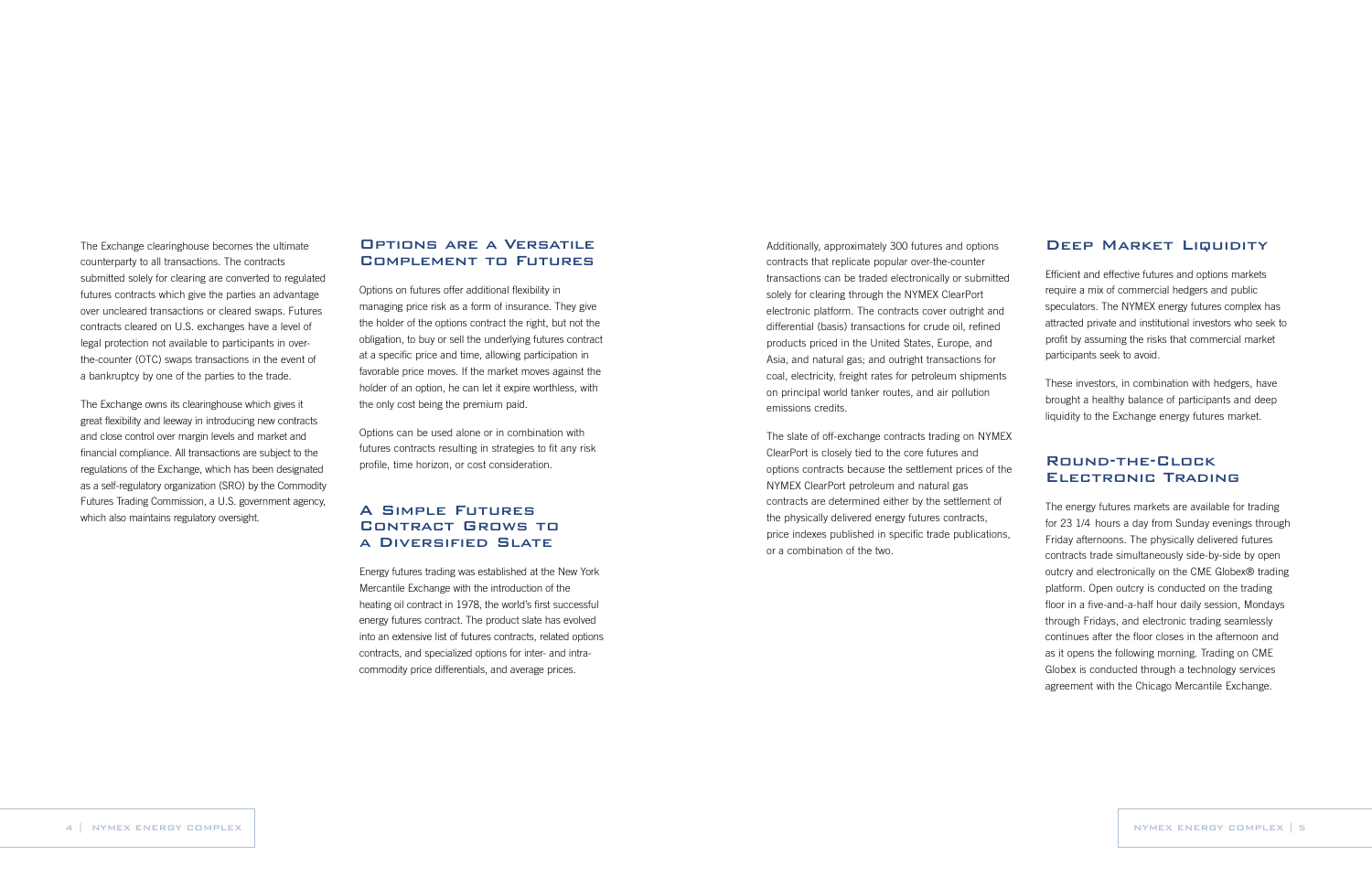The U.S. cash market benchmark grade, West Texas Intermediate (WTI) is deliverable at par against the futures contract, and other domestic and internationally traded foreign grades are deliverable at premiums or discounts to the settlement price.

Light sweet crudes are preferred by refiners because their low sulfur content and yields of high-value products such as naphtha, gasoline, middle distillates, and kerosene.

## Other Crude Oil **CONTRACTS**

Since crude oil production involves extensive commitment of resources, often many years in advance, the Exchange's light sweet crude oil futures contract is the most far-reaching of its products, listing contracts up to seven years forward.

Complementing the light sweet crude oil futures contract are crude oil options, crack spread options, calendar spread options, one-day options, average price options, and cash-settled European-style options.

Brent crude oil, a light sweet North Sea crude is also used as an international pricing benchmark. An outright financially settled Brent futures contract is available for trading on CME Globex or for submission for clearing through NYMEX ClearPort. Brent calendar

Crude oil dominates the energy market, accounting for approximately 40% of world supply on an energyequivalent basis. This market share and versatility makes it the world's most strategic and actively traded physical commodity. Since the introduction of the light sweet crude oil futures contract in 1983, it has evolved into the world's most liquid forum for crude oil trading.

Crude oil is the raw material for gasoline, diesel, jet fuel, boiler fuels and thousands of petrochemicals.

Petroleum is commercially produced on every continent except Antarctica, and in most of the world's nations. Oil is produced in the suburbs of Paris and downtown Beverly Hills. It flows from prolific wells in the Arctic wilderness of Alaska and Canada and the tropical jungles of South America and Southeast Asia. In the United States, all but a handful of states are oil producers.

The world's three largest oil producers are Russia, Saudi Arabia, and the United States. More than half of the world's economically recoverable reserves are found in the Middle East.

Since the early 1970s, the oil market has experienced sometimes extreme price volatility. The course of individual market trends, ranging from a few months to more than a year, have pushed prices up by more than two-fold and caused them to plunge by almost two-thirds.



## CRUDE OIL AND REFINED PRODUCTS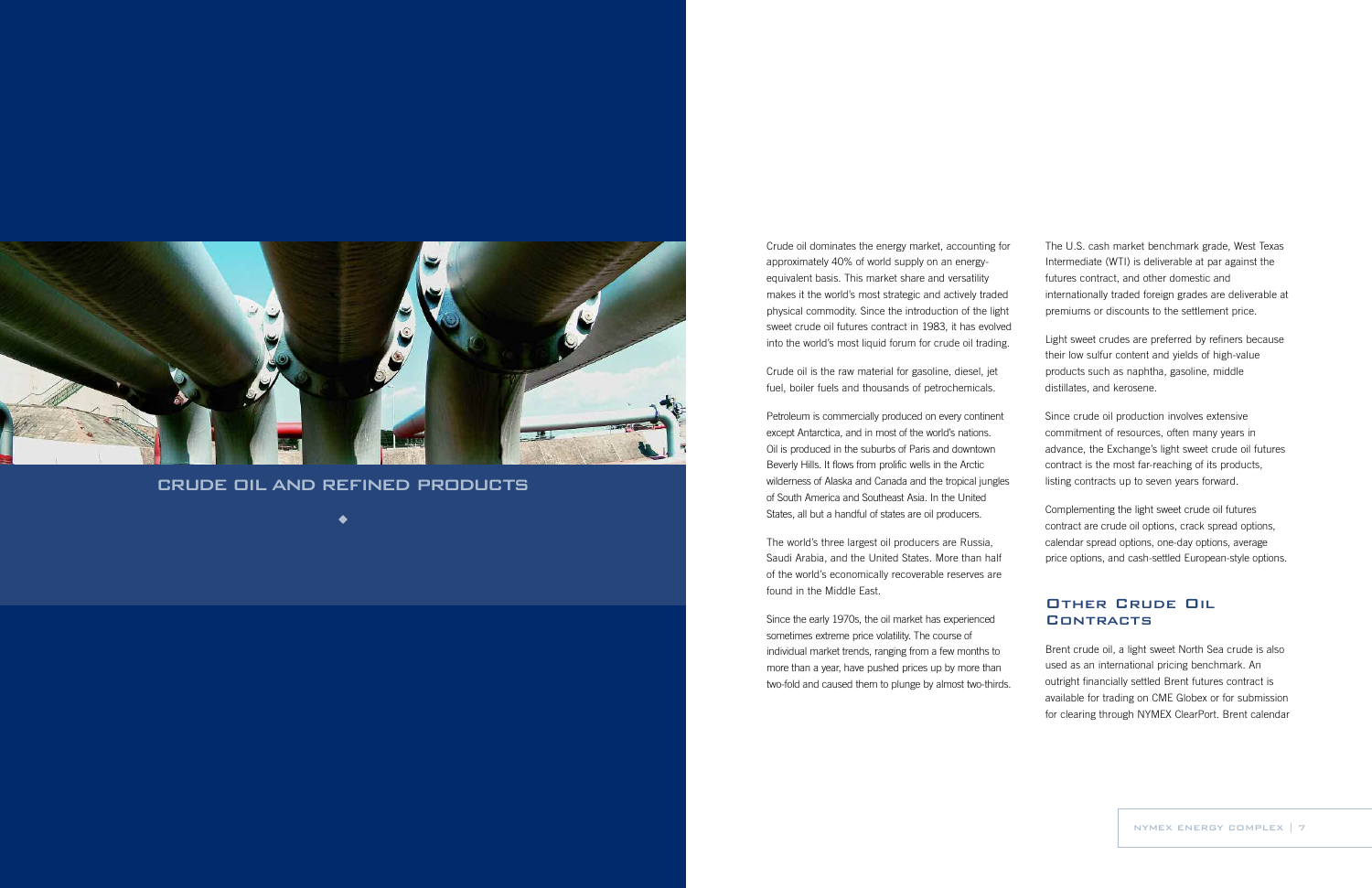The Exchange also makes cash-settled distillate fuel oil spread swaps available through NYMEX ClearPort. Other available cleared transactions include the heating oil crack spreads in New York Harbor and on the Gulf Coast; the differentials between the open outcry heating oil futures and Gulf Coast jet fuel; New York harbor diesel fuel and heating oil; heating oil and gasoline in New York and on the Gulf Coast; and heating oil in New York vs. the Gulf Coast. The settlement price of the heating oil futures contract is a component of the settlement price of the spread contracts.

## NYMEX miNY Heating Oil Futures

The NYMEX miNY heating oil futures contract, designed for investment portfolios, represents 21,000 gallons of heating oil, half of the size of a standard futures contract. The contract is available for trading on CME Globex. NYMEX miNY heating oil futures contracts are cash settled based on the settlement price of the physically delivered standard-sized heating oil futures contract.

### Off-Exchange Contracts Play a Role in the Heating Oil Markets

New York harbor is the principal cash and futures trading center for heating oil while refining capacity is concentrated on the Gulf Coast. The price differentials between these important market centers can be traded in cleared off-exchange transactions on NYMEX ClearPort as a way of protecting refining and sales margins.

The differentials represent a price signal that is indicative of the supply-demand balance in the respective markets. The price differential between the Gulf Coast and New York largely reflects the value of transportation, but a market dislocation in one region or the other can have a dramatic effect on prices. Prices are also sensitive to seasonal swings in demand. Traders are constantly aware of arbitrage opportunities that may arise from the price differences.

## **NYMEX MINYTM** Crude Oil Futures

These transactions are available for trading on NYMEX ClearPort or can be traded off-Exchange and submitted for clearing through NYMEX ClearPort.

#### HEATING OIL

Heating oil, also known as No. 2 fuel oil, accounts for about 25% of the yield of a barrel of crude, the second largest "cut" after gasoline. The heating oil futures contract is also used to hedge diesel fuel, which is chemically similar to heating oil, and jet fuel, which often trades in the cash market at premium to heating oil futures.

A wide variety of businesses, including refiners, wholesale marketers, heating oil retailers, trucking companies, airlines, and other major consumers of distillate fuel oil, have embraced this contract as a risk management vehicle and pricing mechanism. The imposition of federal sulfur standards for diesel fuel have the potential to increase price volatility in some markets.

Since Exchange heating oil futures are traded over 18 consecutive months, traders can implement hedging strategies that encompass two winter heating seasons.

Complementing the heating oil futures contract are heating oil options, crack spread options, calendar spread options, and average price options. Europeanstyle heating oil options that are traded off-exchange can be submitted to the Exchange for clearing through NYMEX ClearPort.

Heating oil trades in units of dollars and cents per gallon.

swap futures and WTI-Brent spread calendar swap futures are available for trading and solely for clearing on NYMEX ClearPort.

The physically delivered Russian export blend crude oil (REBCO) futures contract is listed for trading on CME Globex, or can be submitted for clearing through NYMEX ClearPort.

A Dubai crude oil outright swap and a Dubai-Brent spread swap are also available for trading and clearing through NYMEX ClearPort.

Crude oil trades in units of dollars and cents per barrel.

The NYMEX miNY crude oil futures contract, designed for investment portfolios, represents 500 barrels of crude, half of the size of a standard futures contract. The contract is available for trading on CME Globex. NYMEX miNY crude oil futures contracts are cash-settled based on the settlement price of the standard-sized light sweet crude oil futures contract.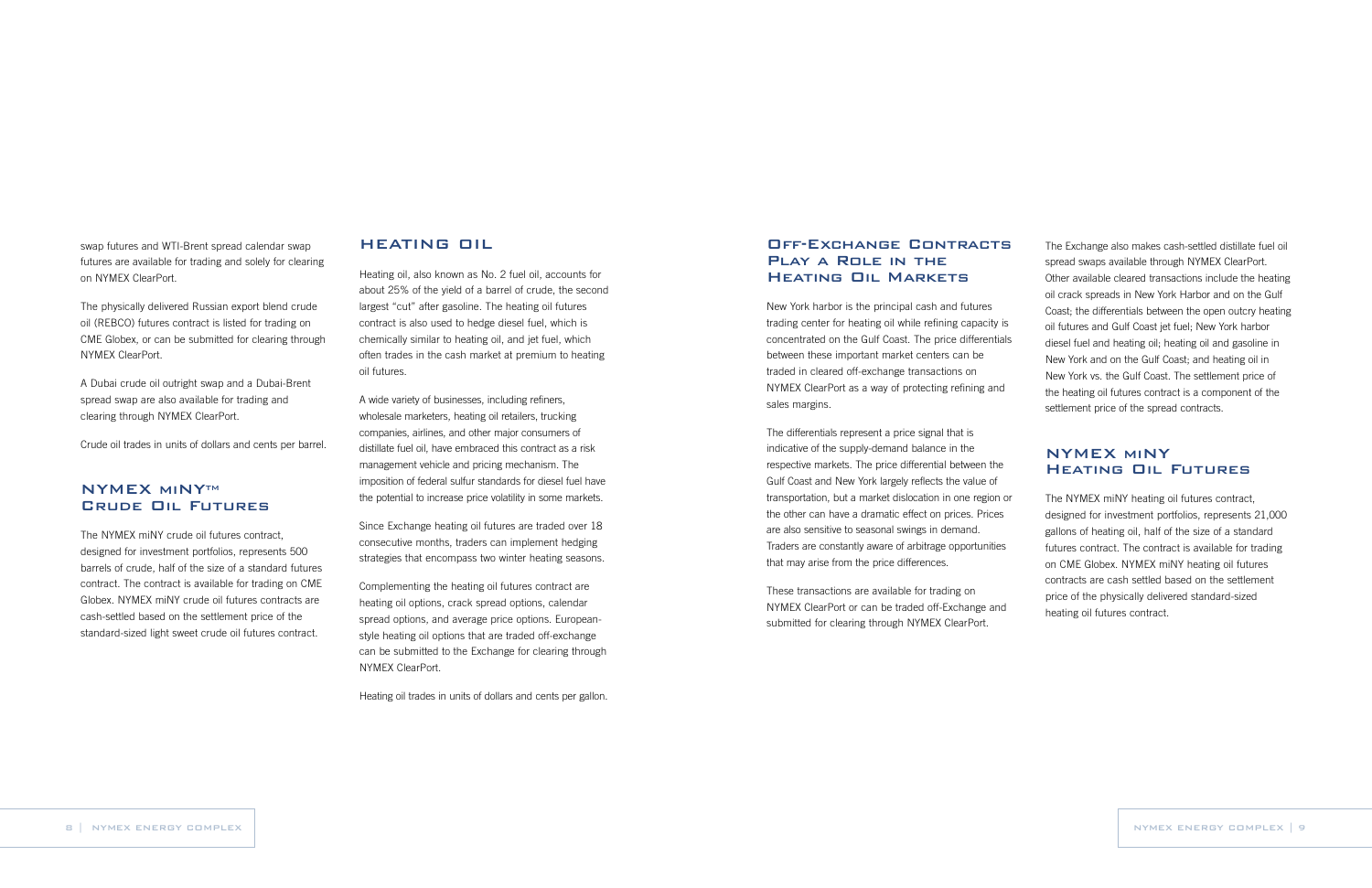settled gasoline options that are traded off-exchange can be submitted to the Exchange for clearing through NYMEX ClearPort.

Gasoline trades in units of dollars and cents per gallon.

## Transactions on NYMEX ClearPort Help Manage Gasoline Market Risk

While New York harbor is the gasoline futures trading center, the Gulf Coast is the principal refining center. Market participants actively trade the price differentials between these market centers as a way of protecting refining and sales margins because, as with heating oil and other refined products, market dislocations in one area or the other can have a significant impact on prices.

Traders are constantly aware of arbitrage opportunities that may arise from the price differences. The offexchange calendar swap futures contracts offered for trading or clearing on NYMEX ClearPort give market participants additional trading flexibility through cashsettled instruments with the financial guarantees provided by the Exchange clearinghouse.

#### GASOLINE

Gasoline is the single largest volume refined product sold in the United States and accounts for almost half of national oil consumption. Prices are volatile, reacting to political and economic developments that are perceived as being likely to affect the oil industry. Ever-tightening environmental regulations also add to market uncertainty.

New York Harbor is the major East Coast trading center that handles imported as well as domestic supplies. The sheer size of the gasoline market makes the gasoline futures market a valuable forum for risk management and price discovery.

The physical gasoline product underlying the futures contract is reformulated blendstock for oxygen blending (RBOB), a formulation that is blended with ethanol at the truck loading rack. Ethanol use has become more widespread since the phase-out of the additive methyl tertiary butyl ether, which had been used for many years.

Complementing the RBOB gasoline futures contract are gasoline options, crack spread options, calendar spread options, and average price options. Cash-

#### PROPANE

Propane is a by-product of natural gas processing and oil refining. National demand is about 1 million barrels per day, roughly one-third that of heating oil.

Propane is characterized by its diversity of uses: petrochemical feedstock, crop-drying in agriculture, and residential cooking and heating. Natural gas utilities often inject propane into their distribution system during periods of peak demand.

The Exchange propane futures contract provides a pricing and risk management tool for the gas liquids sector of the energy industry.

The propane contract is a natural complement to the Exchange heating oil, crude oil, unleaded gasoline, and natural gas futures contracts.

Propane trades in units of dollars and cents per gallon.

The Exchange also makes cash-settled gasoline spread futures contracts available through the NYMEX ClearPort trading platform that capture gasoline crack spreads in New York Harbor and on the Gulf Coast; the differentials between New York and the Gulf, and between gasoline and heating oil in New York and on the Gulf Coast. The settlement price of the physically delivered gasoline futures contract is a component of the settlement price of the spread swaps contracts.

## NYMEX miNY Gasoline Futures

The NYMEX miNY gasoline futures contract, designed for investment portfolios, represents 21,000 gallons of gasoline, half of the size of a standard futures contract. The contract is available for trading on CME Globex. NYMEX miNY gasoline futures contracts are cash settled based on the settlement price of the physically delivered standard-sized gasoline futures contract.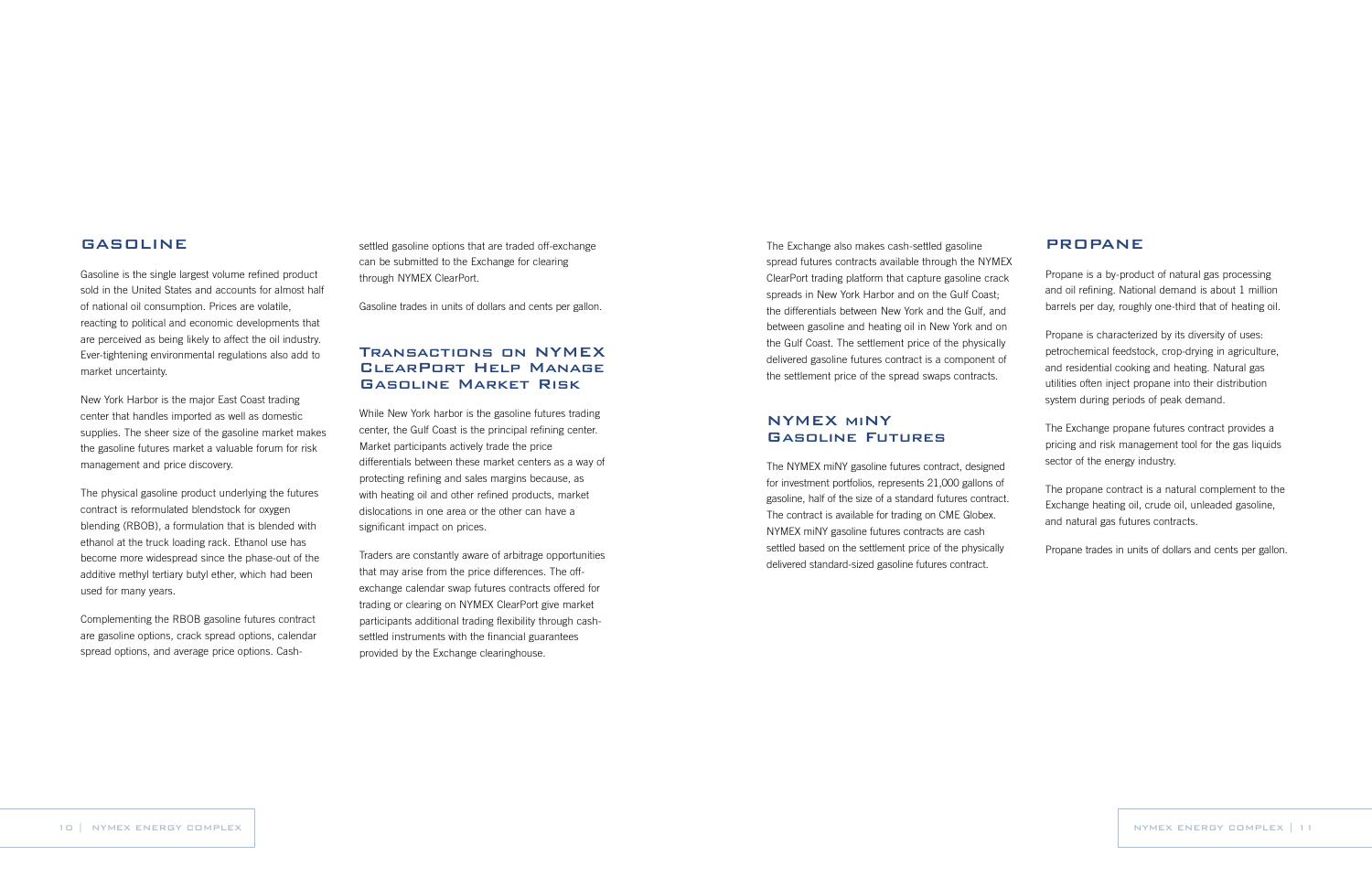Natural gas plays a major role in the energy profile of the United States where it accounts for almost a quarter of total energy consumption. Industrial users and electric utilities together account for approximately half of the market; commercial and residential users combined are approximately 40%.

Since the enactment of the Natural Gas Policy Act of 1978, the industr y has changed from one that is almost totally regulated to one that operates largely as a free market. The Exchange launched the world's first natural gas futures contract in 1990, based on delivery at the Henry Hub in Louisiana, the nexus of 16 inter- and intra-state pipelines. The contract is the pricing benchmark for natural gas in North America, but and is one of the most actively traded futures contracts for a physical commodity.

The simple relationship of the value of natural gas at Henr y Hub and the value of gas at other delivery locations has created an entire market dynamic between the hub and market centers throughout North America. Trading in these pricing differentials, or basis has developed has into a vigorous market, where counterparty credit risk is also a concern. The Exchange offers for trading through NYMEX ClearPort a financially settled Henry Hub natural gas futures **NATA READ ASSESS** NYMEX ENERGY COMPLEX | 13

Complementing the natural gas futures contract are natural gas options, calendar spread options, average price options, one-day options and cash-settled European-style options.

Participation in the natural gas futures market composes a wide cross-section of the industry from producers to end-users. Many natural gas and electric utilities either use the Exchange natural gas futures and options contracts, or ar e considering doing so.

contract and a series of natural gas basis futures contracts covering approximately 40 key North American pricing points that provide market flexibility and mitigate counterparty risk.

Also listed for trading on NYMEX ClearPort are natural gas daily swing futures and monthly index futures which let market participants hedge their risk with greater precision.

Swing futures help market participants cope with the daily volatility that can occur during the delivery month. Monthly index futures help mitigate the volatility that often extends into the delivery month.

Off-Exchange transactions in these contracts can also be submitted solely for clearing through NYMEX ClearPort.

Natural gas trades in units of dollars and cents per million British thermal units.

## NYMEX miNY™ Natural Gas Futures

The NYMEX miNY natural gas futures contract, designed for investment portfolios, is the equivalent of 2,500 million British thermal units of natural gas, one-quarter of the size of a standar d futures contract. The contract is available for trading on the NYMEX ClearPort electronic trading platform. NYMEX miNY natural gas futures contracts are cash settled based on the settlement price of the standard-sized Henry Hub natural gas futures contract.



NATURAL GAS

 $\bullet$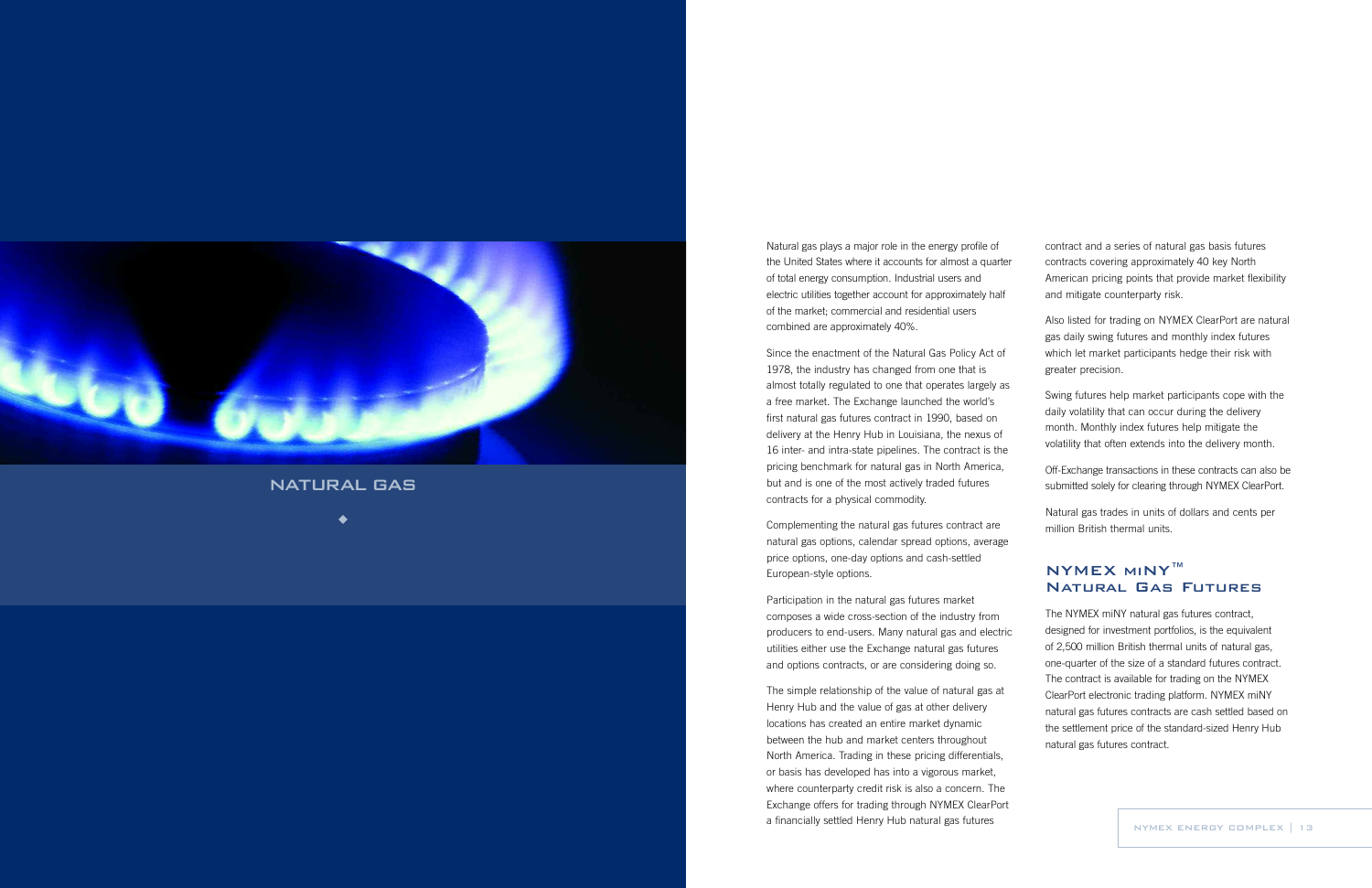The United States has more high-quality coal than any other country, with nearly 30% of the world's bituminous coal reserves. Only China produces more bituminous coal than the United States, but almost all of its production is consumed domestically. U.S. coal exports, chiefly Central Appalachian bituminous, make up a significant part of the world export market and are an important factor in world coal prices. At current rates of recovery and use, it is estimated that U.S. coal reserves will last more than 250 years.

Because coal is a bulk commodity, transportation is an important aspect of its price and availability. Railroads carry more than half of the coal mined in the United States, often hauling the coal in unit trains of from 60 to 120 cars. The inland waterway system is the other major mode for coal transportation.

Coal trades in units of dollars and cents per short ton.

Coal, which helped power the industrial revolution, plays an enormous role in the U.S. energy industry and the economy overall. It is the principal fuel for generating electricity in the United States, accounting for approximately 50% of the nation's total power output.

The Exchange launched the physically delivered Central Appalachian coal futures contract in 2001, bringing the energy complex full circle to cover all principal fossil fuels. The Central Appalachian futures contract is based on barge delivery along the Ohio and Big Sandy rivers.

Two financially settled coal futures contracts are based on coal delivered by rail in the East via the CSX railway and by rail shipments from the Powder River Basin in the West. The coal contracts are available for trading or submission solely for clearing on the NYMEX ClearPort electronic platform.



COAL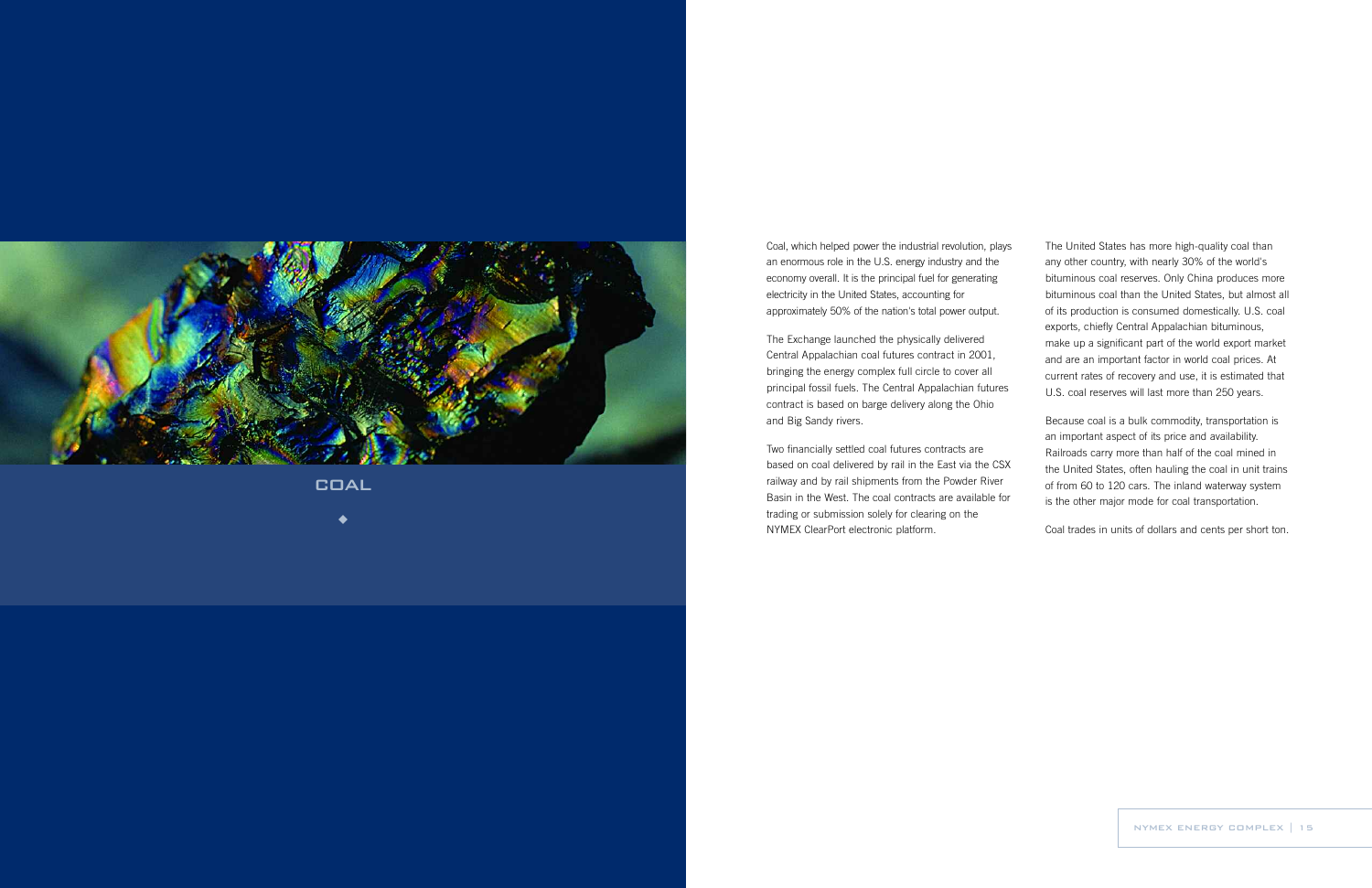Index futures, Dow Jones Palo Verde Electricity Price Index futures, and Dow Jones South Path-15 Electricity Price Index futures.

Monthly electricity options contracts ar e listed for PJM, ISO-New England, AEP Dayton, Cinergy and Northern Illinois.

All of the electricity contracts are listed on the NYMEX ClearPort platform either for trading or for submission solely for clearing.

Unlike traditional futures contracts that represent a fixed quantity , such as 1,000 barrels of crude oil, or 1,550 tons of coal, the total quantities of power represented by most of the electricity contracts are variable because the number of on-peak and off-peak hours can vary from month to month.

For example, each financially settled monthly PJM futures contract covers 40 megawatt hours (Mwh) for each peak day of the month. The number of peak days can range from 19 to 23, depending upon the month, and the number of megawatt hours represented by the monthly futures contracts will vary:

19 peak days per month = 760 MWh per contract. 20 peak days per month = 800 MWh per contract. 21 peak days per month  $= 840$  MWh per contract. 22 peak days per month = 880 MWh per contract. 23 peak days per month = 920 MWh per contract.

Electricity trades in units of dollars and cents per megawatt hour .

Electricity lends itself to futures trading because it meets the three broad criteria needed for successful futures markets: Prices are volatile, there is a large, diverse universe of buyers and sellers, and the physical product is fungible.

The Exchange provides a series of financially settled futures contracts for on-peak electricity transactions at principal market hubs in New England, New York State, the Mid-Atlantic states, throughout the Midwest, Texas, California, and other western locations.

The contracts are for the on-peak and off-peak periods as defined by the North American Electric Reliability Council, the power industry's operations coordinating group.

The contracts include peak and off-peak monthly futures for the PJM Interconnection western hub, the AEP-Dayton Hub, the Norther n Illinois Hub, New York Independent System Operator Zone A (western New York), NYISO Zone G (Hudson Valley),NYISO Zone J (New York City), the New England Internal Hub, and the Midwest Independent Transmission System Operator Cinergy, Michigan, Illinois, and Minnesota hubs, and the Electricity Reliability Council of Texas (ERCOT).

Daily futures contracts are also available for PJM Interconnection western hub; NYISO Zones A, G, and J; ISO New England; the AEP-Dayton, Cinergy , and Norther n Illinois hubs, and ERCOT . A weekly electricity futures contract is listed for the PJM western hub.

Futures contracts also listed for western locations are the Dow Jones Mid-Columbia Electricity Price Index futures, Dow Jones North Path-15 Electricity Price



ELECTRICITY

 $\blacktriangle$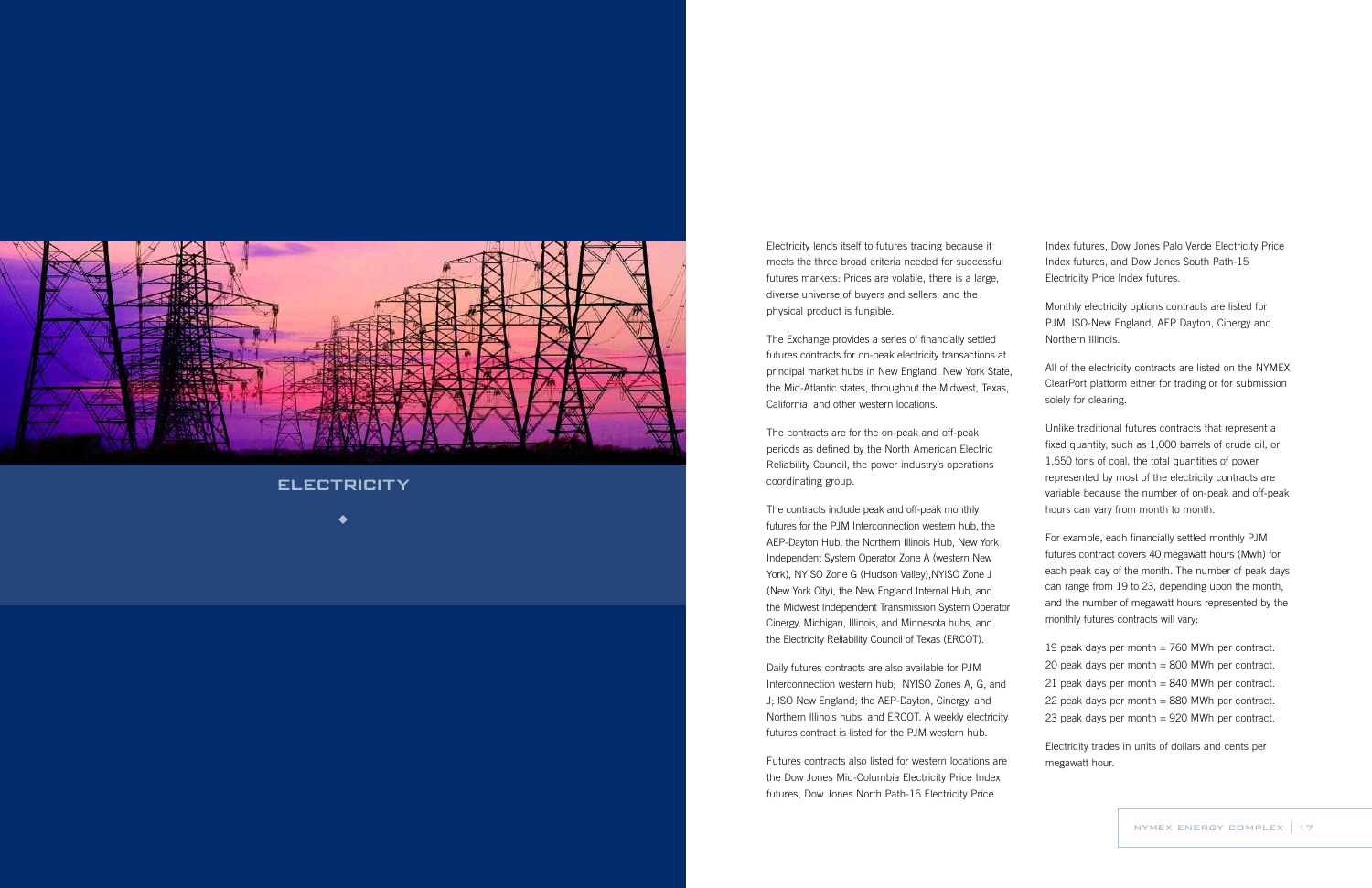The contracts are financially settled, based upon the arithmetic average for the appropriate routes published by Platts Oilgram Price Report or by the Baltic Exchange in London.

The contracts are available for trading or can be submitted solely for clearing through NYMEX ClearPort.

Freight futures trade in units of dollars and cents per metric ton.

To help market participants manage risk in the air

The cost of freight can be a significant part of the landed price of crude oil and refined products, and represents a risk because freight rates are competitive and can be volatile. There is often a close correlation between the movement of oil prices and the fluctuations in the cost of shipping the commodity.

To help market participants better manage their risk, the Exchange makes available cleared futures contracts on principal tanker routes carrying crude oil and clean products – heating oil, gasoline, and naphtha.

The routes covered by the slate of futures contracts include: Ras Tanura to Yokohama; Singapore to Japan; Middle Eastern Gulf to Japan; North Sea to continental Europe; Europe, West Africa, and the Caribbean to the U.S. Atlantic Coast; and the Caribbean to the U.S. Gulf Coast.



# FREIGHT FUTURES

 $\blacklozenge$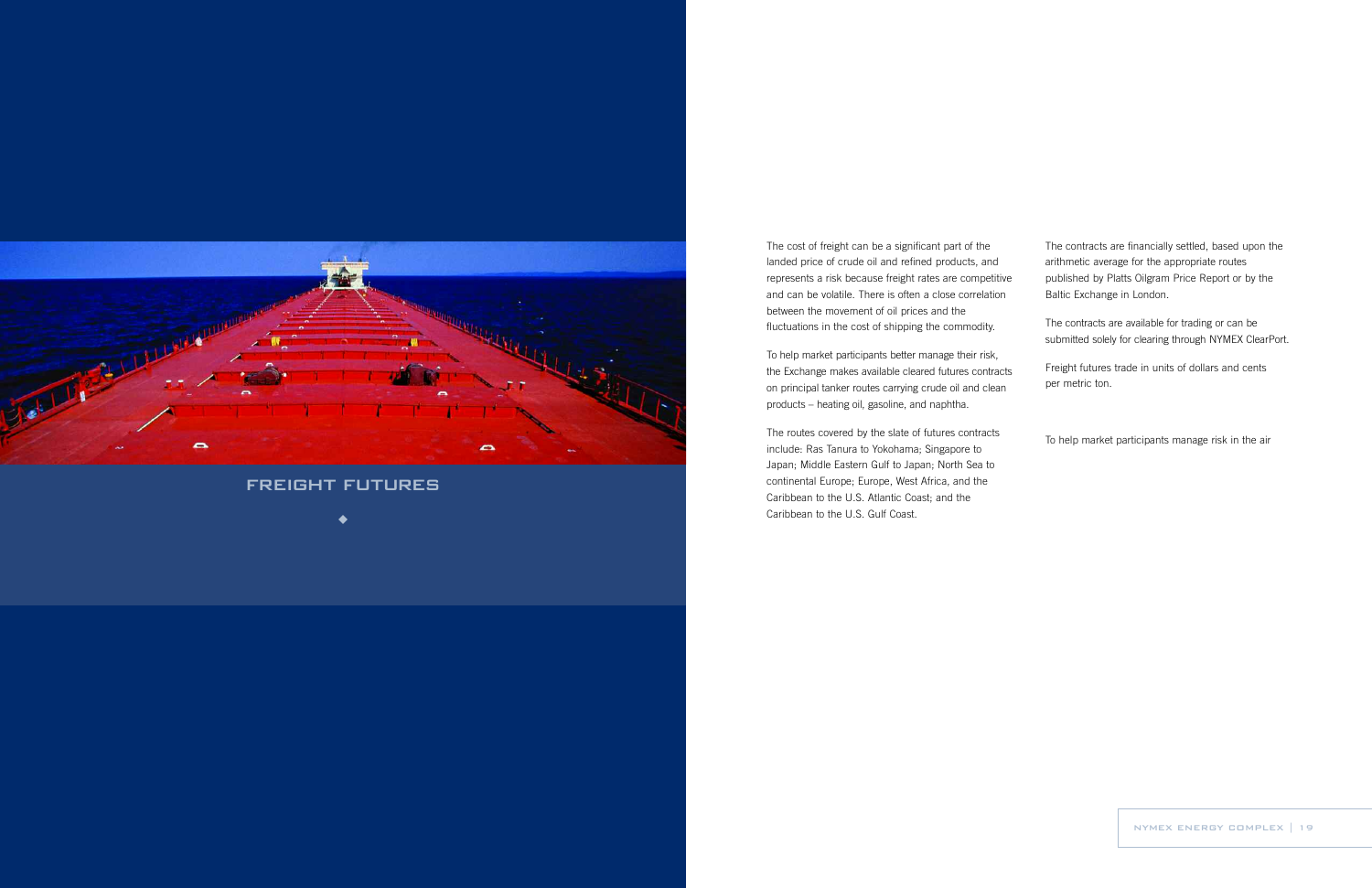individual, corporation, or governing body, including brokers, municipalities, environmental groups, and private citizens. The prices of allowances are subject to the changes in supply and demand, and are influenced by the types of fuels that are available; the demand for the products produced in the emitting plants such as electricity; and weather.

The contracts are available for trading or for submission solely for clearing on the NYMEX ClearPort electronic platform.

Emissions allowances trade in units of dollars and cents per short ton.

NYMEX iPort is a new offering of index and portfolio

emissions market, the Exchange lists futures contracts for sulfur dioxide (SO2) and nitrogen oxide (NOX) emissions. The contracts provide for the transfer – the physical delivery – of allowances through the U.S. Environmental Protection Agency (EPA) allowance tracking system. Unused allowances from prior years can be "banked."

EPA manages cap-and-trade programs for the regulation of SO2 emission nationally and NOX emissions for the eastern United States. Allowance trading enables each source to design its own pollution control strategy, tailor it to the types of fuel used, the investment in pollution control equipment, and purchase or sale of allowances.

Allowances may be bought, sold, and traded by any



# EMISSIONS ALLOWANCE FUTURES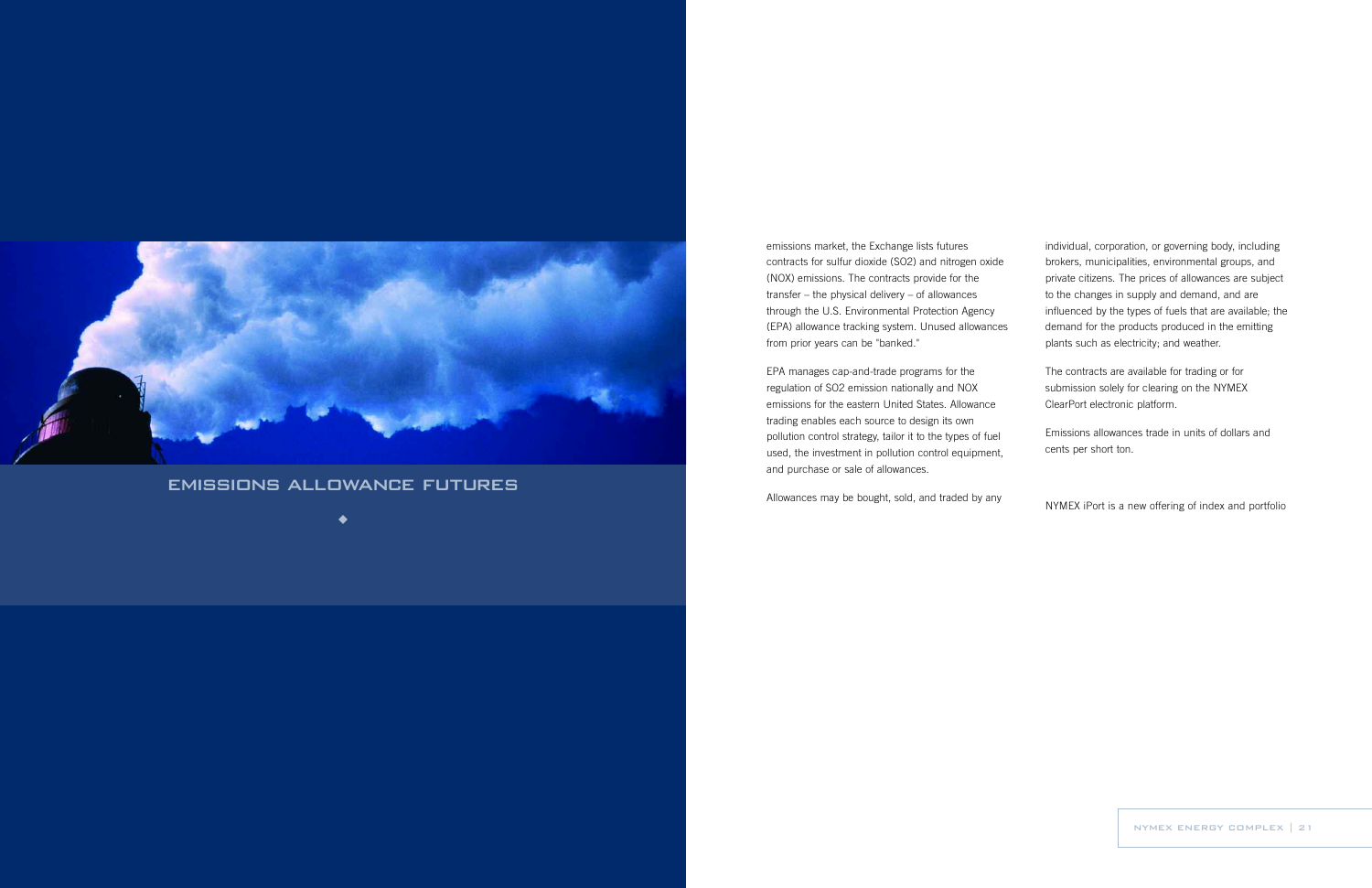the CME Globex electronic trading system, and for submission for clearing through the NYMEX ClearPort electronic platform. Whether traded on the floor or electronically, the contract is the same so a position opened in one venue can be closed on the other.

Trading terminates on the business day prior to the termination of the light sweet crude oil futures contract.

NYMEX iPort index contracts can be used for:

- Hedging.
- Portfolio diversification.
- Ease of entry to commodity sectors.
- Other trading strategies.

#### SPREAD TRADING AND

products to meet the needs of traders in hedging sector risk in the energy markets. The NYMEX iPort 3-2-1 PLUS energy index futures contract is the first in a planned series of NYMEX iPort index contracts to be created from different combinations of benchmark NYMEX contracts.

The cash settled NYMEX iPort 3-2-1 PLUS energy index futures contract offers market participants broad energy sector coverage at a single price utilizing a single trading vehicle. The index is based on the value of the underlying futures contracts: three light sweet crude oil futures, two RBOB gasoline futures, one heating oil futures contract, and one natural gas futures contract. The combined value is divided by a factor of 10 in the spot month futures contract to obtain the index value. The contract is available for trading by open outcry, on



# NYMEX iPort™ INDEX CONTRACTS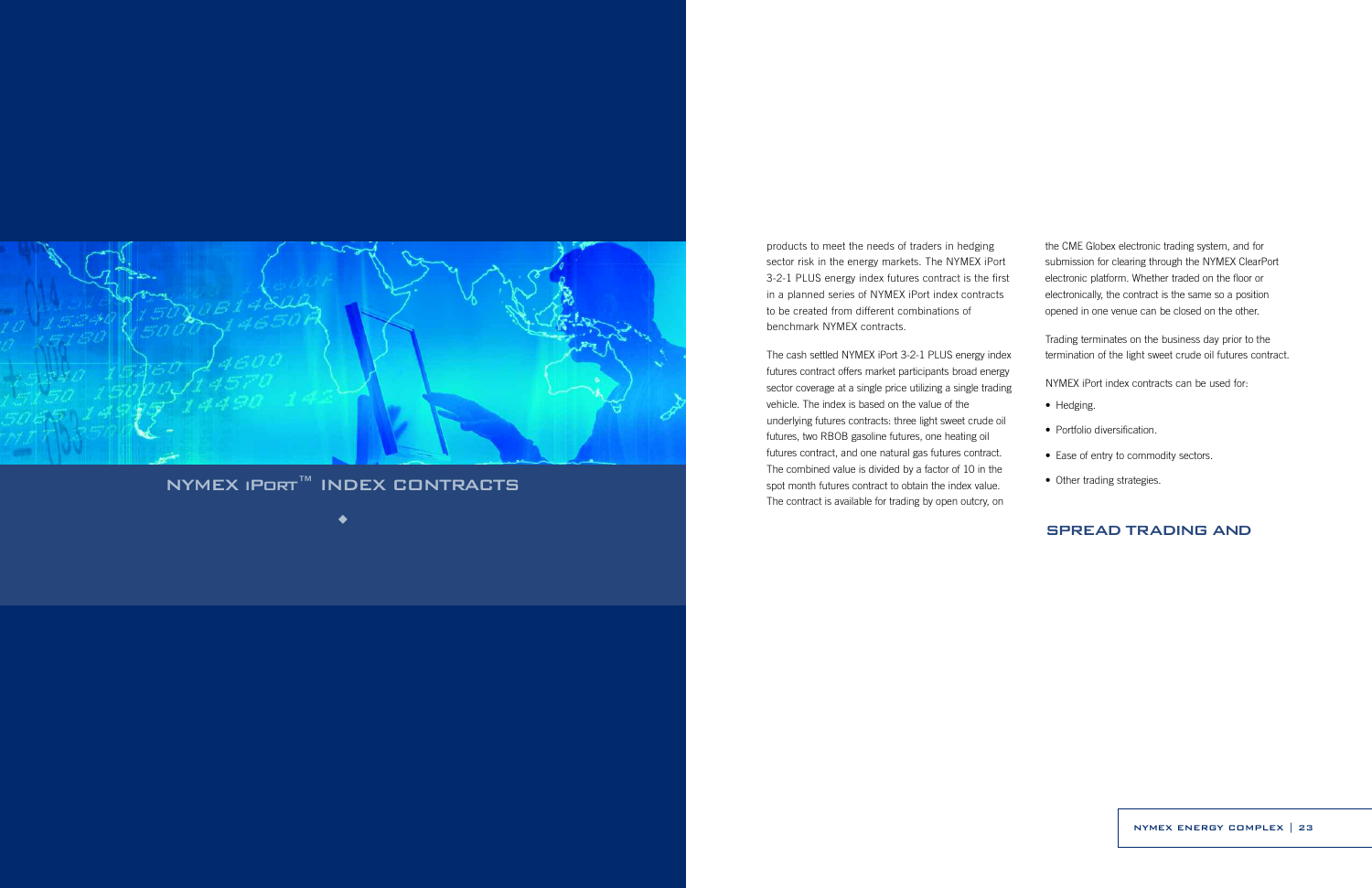Also known in petroleum markets as "trading across the barrel." Inter-market spreads consist of the simultaneous purchase and sale of more than one economically related futures contract—heating oil and gasoline, natural gas and electricity or propane, or coal and electricity in one or more months at a stated price differential. The crude oil/heating oil and crude oil/gasoline differentials are known as "crack spreads."

Spreads between contracts in the Exchange's core futures markets and cleared-only transactions on NYMEX ClearPort are recognized for net margining purposes. A list of spread margin credits are available on the Exchange website, www.nymex.com under the "markets" tab.

# SPECIALTY OPTIONS **CONTRACTS**

#### Crack Spreads

A crack spread is the simultaneous purchase and sale of a crude oil futures contract and a gasoline or heating oil futures contract in one or more months at a stated price differential. It represents the theoretical profit (or loss) between the cost of crude oil and the price realized in the market for the refined products. The crack spread gets its name from the "cracking" of crude oil at a refinery into products.

The use of crack spreads have proven to be particularly useful since crude oil and product prices can fluctuate

Any combination of energy futures contracts and/or months may constitute a spread in the Exchange energy complex. Spreads can be traded by open outcry or electronically.

A spread trade executed on the Exchange is treated as a single transaction for the purpose of determining a market participant's margin requirement. The minimum margin requirement takes into account that the risk on one side of the spread is generally reduced by the other leg of the spread. The following are brief descriptions of the most commonly traded spreads:

#### Intra-market, or Calendar, Spreads

The simultaneous purchase and sale of a futures contract in any one commodity (crude oil, heating oil, gasoline, natural gas, propane, electricity, or coal) in two different months at a stated price differential.

Inter-market Spreads

# 4 4690 **STAR**

# SPREAD TRADING AND SPECIALTY OPTIONS CONTRACTS

HEDGING

 $\blacklozenge$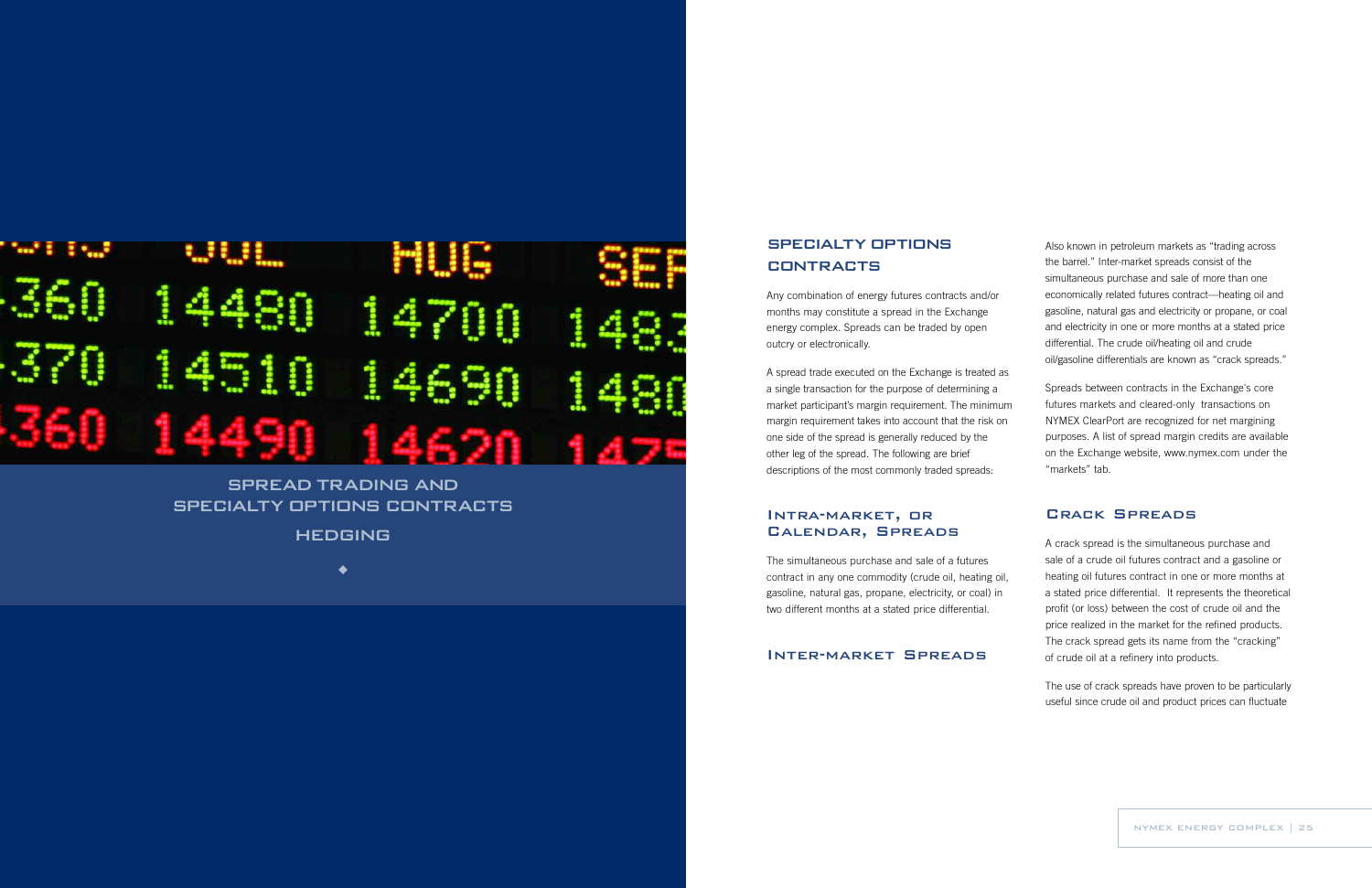In an effort to help market participants mitigate the price risk that is present between contract months of a futures contract, the Exchange lists calendar spread options on its light sweet crude oil, heating oil, gasoline, and natural gas futures contracts.

Calendar spread options are European-style options that can be exercised into the underlying futures contracts only at the end of the contract month.

The contracts are options contracts on the price differential between two delivery dates for the same commodity. The price spread between contract months can be extremely volatile because the energy markets are more sensitive to weather and news than any other market. A change in the magnitude or direction of the month-to-month price relationships can expose market participants to severe price risk which could adversely affect the effectiveness of a hedge or the value of inventory. Calendar spread options can allow market participants who hedge their risk to also take advantage of favorable market moves.

## Calendar Spread **OPTIONS**

To put market relationships in perspective, one must keep in mind two terms which describe the price curve. When the price for a contract month nearer to the present time is higher than the price for a contract further into the future, the market is said to be in backwardation. Typically, this means that prices are high because supplies are tight; in this case, the strike price for a calendar spread options contract will

Conversely, when a crack spread put is exercised, a writer is obligated to purchase a gasoline or heating oil futures contract from the holder, and to sell him a crude oil futures contract at the agreed-upon spread value.

Crack spread options offer a number of benefits:

- Refiners, blenders, and marketers have a flexible hedge against variable refining margins in heating oil and gasoline.
- Puts give refiners an instrument for locking in crude cost and product margins without penalty to further market gains.
- Calls afford product marketers protection during unstable spread increases.
- Crack spread options in general furnish traders with an efficient mechanism for hedging the changing relationship between crude and products.
- Crack spread options allow refiners to generate income by writing options.

The crack-spread options contracts were the first exchange-traded options contracts to be based on inter-market spreads. The options are listed as two separate contracts, one on the spread between New York Harbor unleaded gasoline and light, sweet crude oil futures, the other on the heating oil/crude oil spread.

Crack spread options are American-style options that can be exercised into the underlying futures contracts at any time.

The crack spread options trade with a one-to-one ratio of crude oil to the product. They differ from conventional options in that a single options position results in two futures positions when the options contract is exercised.

Crack spread options are standardized instruments. They allow the hedge to be accomplished with the payment of one options premium instead of two. Crack spread options also offer the inherent advantages of outright options on futures which allow market participants with commercial exposure to tailor their hedge to their price risk without giving up the ability to participate in favorable market moves.

When the holder of a crack spread call exercises his contract, the writer of the options contract is obligated to sell him a gasoline or heating oil futures contract and purchase a crude oil futures contract for the agreed-upon spread relationship.

dramatically in response to extreme weather conditions or political crises, sometimes generating high margins for refiners and marketers, but at other times severely squeezing their profitability.

A futures crack spread is treated as a single transaction for the purpose of determining a market participant's margin requirement. The minimum margin requirement takes into account that the risk on one side of the spread is generally reduced by the other leg of the spread.

In a crack spread transaction, the number of crude oil contracts must equal the total number of product contracts. Crack spreads often reflect real world refining ratios. A popular spread is the 3:2:1 spread which uses the prices of three barrels of crude, two barrels of gasoline, and a barrel of heating oil to determine the spread.

Similar strategies involving other energy products such as natural gas and propane — the fractionation spread, and natural gas or coal and electricity the spark spread, are calculated on a British thermal unit-equivalency basis.

Futures contracts and off-exchange transactions representing crack spreads are also available for trading and clearing through NYMEX ClearPort.

#### Crack Spread Options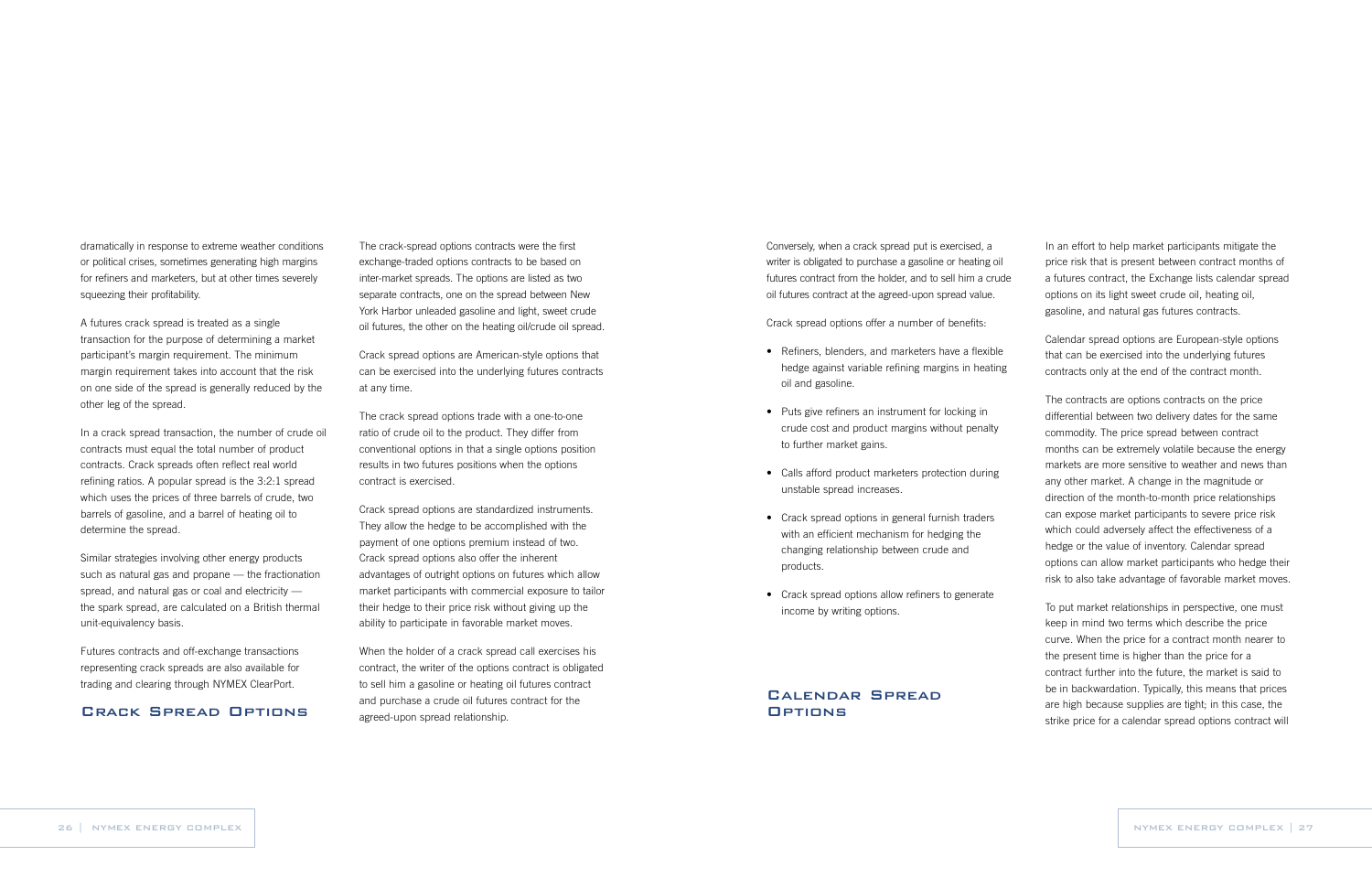as-needed basis. Registered users of NYMEX ClearPort® or brokers can add strike prices by calling customer service before noon each business day for listing on the next Exchange business day.

Cleared transactions will be executed as exchange of options for options (EOO) transactions.

#### One-Day Options

One-day options are available for light sweet crude oil and natural gas. They provide an inexpensive way of tailoring hedges without paying for time value, and allow market participants to hedge day-to-day volatility. The options contracts represent the cash difference between the exercise price and the day's settlement price of the underlying futures contract. One-day options are made available for trading at the start of the day and expire at the close of business that day.

## HEDGING

Basic Hedging Examples

The Exchange lists average price options for crude oil, heating oil, and New York harbor unleaded gasoline.

## European-Style Look-Alike Options

The cash-settled European-style energy options contracts available solely for clearing offer market participants flexible instruments for managing price risk in the crude oil, heating oil, and unleaded gasoline markets. European-style natural gas options are available for clearing on NYMEX ClearPort and for trading on the floor by open outcry.

The options contracts allow market participants to negotiate their own strike prices and premiums for an options position on any contract month for which there is an underlying futures contract. The transaction can then be submitted to the Exchange clearinghouse through NYMEX ClearPort.

European-style options are settled only on expiration day. These options contracts are settled in cash and cannot be exercised into the underlying futures contracts. In other respects, the contracts are similar to the corresponding floor-traded American-style options contracts, which can be exercised at any time.

The strike prices for all European-style options will initially be identical to the related floor-traded options contracts, although strike prices will be added on an

Buying calls on the calendar spread can reduce such costs, and can compliment the short hedge by allowing for participation in the rising market.

At exercise, the buyer of a put options contract will receive a short position in the futures market for the closer month and a long position in the futures market for the further-dated month. The buyer of a call options contract will receive a long position in the futures market for the closer month and a short position in the futures market for the further month.

#### Average Price Options

Average price options are settled against the average of prices for an underlying commodity over a period of time, and are useful as a way of dampening market volatility.

Average price options are financially settled upon expiration and cannot be exercised into the underlying futures contract.

The settlement price for an average price call options contract is the difference between the average front month settlement price over the calendar month of the underlying futures contract and the strike price. The settlement price of an average price put options contract is the difference between the strike price and average front month settlement price over the calendar month of the underlying futures contract.

#### be a positive number.

Conversely, when the nearby price is less expensive than the farther-dated prices, the market is in contango. When the price curve is in contango, strike prices of calendar spread options contracts will be negative. A negative price is not unusual in spread relationships.

A commodity's price curve is likely to change over time. Calendar spread options can be used to manage the exposure a business has to these changes.

In contango markets, a refiner, who is a seller of heating oil, would seek downside protection by buying puts (which give him the right, but not the obligation, to sell futures at a specified price); a buyer of heating oil would purchase calls (which give him the right, but not the obligation to buy futures at a specified price). A refiner or marketer with excess storage capacity can make money when the price curve is in contango by purchasing the cheaper prompt month and selling the more expensive deferred contract month.

When the markets are in backwardation, however, spare storage capacity is an asset that generates no cash flow. Selling put options on calendar spreads generates cash flow, and having the asset as a backstop enables the oil company to sell the put.

Additionally, in a steeply backwardated market, it can be costly to buy back a hedge after it has appreciated in value on its way to becoming the prompt month.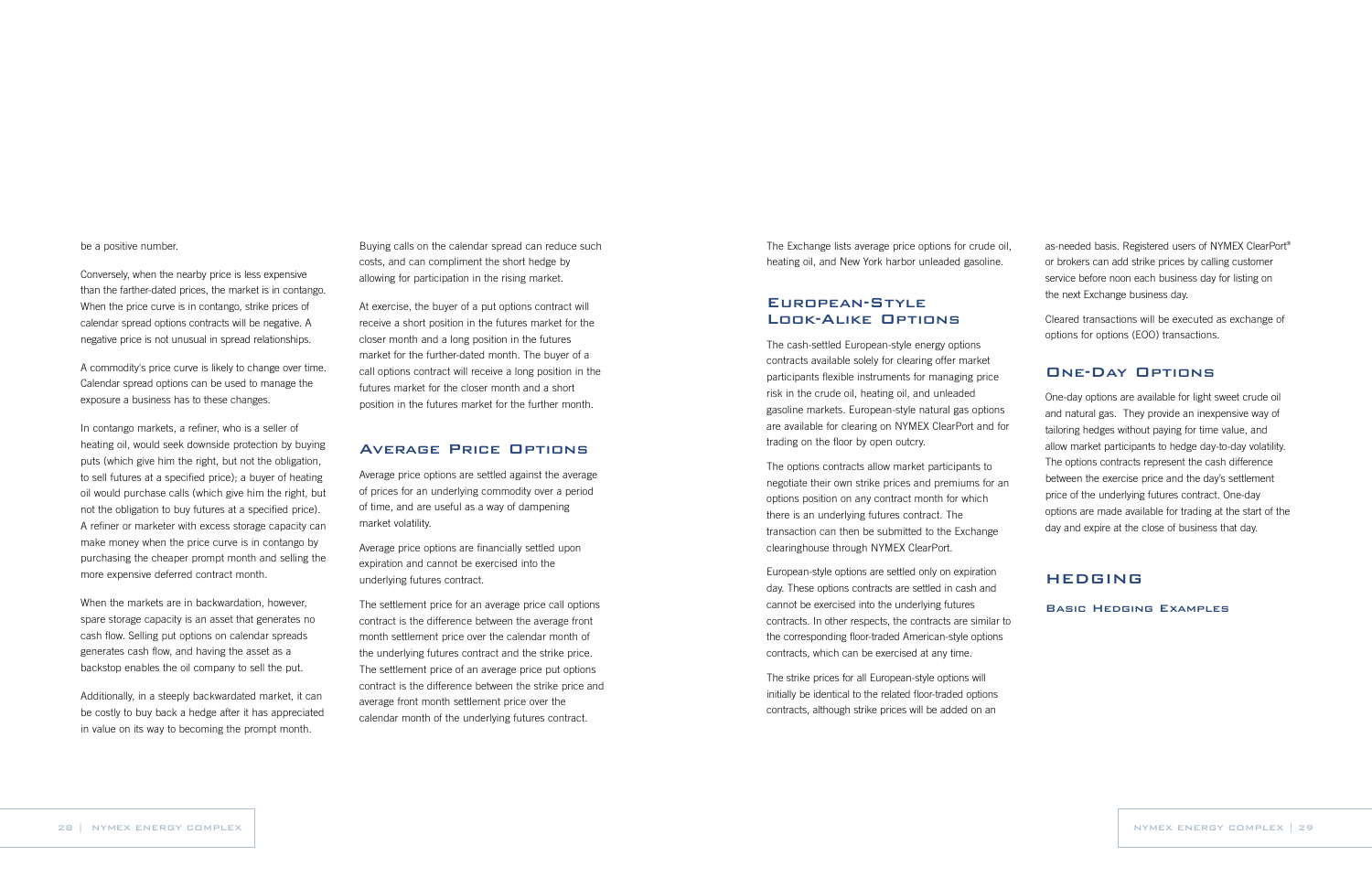The advantage of short hedging is related to the risk associated with the resale margin obtainable, and has a variety of commercial applications.

#### Example: Short Hedge

#### Oil Producer Fears a Price Decline

June 15: The producer anticipates that he will sell in the cash market in July 1,000 barrels a day at July postings of \$50 a barrel. The expected receipts on 25 days' production (25,000 barrels at \$50 each) is \$1,250,000.

In the futures market, the producer sells 25 August light, sweet crude contracts (the contracts are 1,000 barrels each) for \$48 each, the prevailing price on the Exchange. The futures sale realizes \$1,200,000.

July 1-25: If prices fall, as the producer anticipated, he sells 1,000 b/d at the actual market price of \$49 a barrel, realizing \$1,225,000. That is \$25,000 less than he budgeted.

The producer also buys back his futures contracts, so he doesn't have to stand for delivery. The contracts he originally sold for \$48 (\$1,200,000) are now worth \$47, valued at \$1,175,000. This gives him a gain in the

The competitive, transparent markets of the New York Mercantile Exchange are excellent indicators of price, and allow commercial market participants to engage in efficient hedging strategies. Basic hedging examples follow. Actual transactions will not necessarily offset each other precisely, but these examples will illustrate the principles of hedging. The perfect hedge is a rarity, and some basis risk (the uncertainty as to whether the cash/futures spread will widen or narrow between the time a hedge position is implemented and liquidated) will almost always be present.

For a comprehensive review of hedging strategies, see the Exchange publication "A Guide to Energy Hedging" available on the Exchange website, www.nymex.com.

#### Short Hedge

One of the most common commercial applications of futures is the short hedge, which relates to the protection of inventory value. Once title to a shipment of oil is taken anywhere along the supply chain, from wellhead to consumer, its value is subject to price risk until it is sold or consumed. Because the value of oil in storage or transit is known, a short hedge can be used to essentially lock in the inventory value.

A general decline in prices generates profits in the futures market, which are offset by depreciation in inventory value. The opposite applies when prices rise. from a seller in the future, then the long hedge will fix the buyer's margin by locking in his acquisition cost.

A number of these long hedges have risen with the growth of cash-forward markets, where traders may commit to sell forward at today's cash price against an unknown future cost.

The end-user with a fixed-fuel budget can also use a long hedge to establish a fixed cost, though not necessarily a fixed margin. In some cases, a margin may be unimportant or difficult to identify, as in the case of municipal governments. In other cases, in which fuel costs are a significant portion of operating expenses, a fixed margin might be established when income from operations can be predicted with some accuracy, such as taxi fleets, trucking companies, or airlines.

#### Example: Long Hedge

Marketer Establishes a Fixed-Price Sales Account

futures market of \$25,000. So: The cash market sale of \$1,225,000 plus a futures gain of \$25,000 equals a net amount of: \$1,250,000, the budgeted sum.

What if instead of falling, as was expected, prices rise? What happens to the producer's hedge?

In that case, assume the cash market rises to \$51. The producer's 25,000 barrels realize \$1,275,000. But, he sold futures at \$48 (\$1,200,000 total), and doesn't want to have to deliver those barrels. So he buys his contracts back. However, the futures price has risen, too, to \$49 a barrel.

The 25 contracts are valued at \$1,225,000, which is what he must pay to buy them back, (\$25,000 more than the sale price).

So, the cash market sale of \$1,275,000 minus a futures loss of \$25,000, equals a net of \$1,250,000, the desired amount.

#### Long Hedge

The long hedge involves a commitment to purchase products in the future at a fixed price. If a cash market buyer commits to buy barrels at a fixed price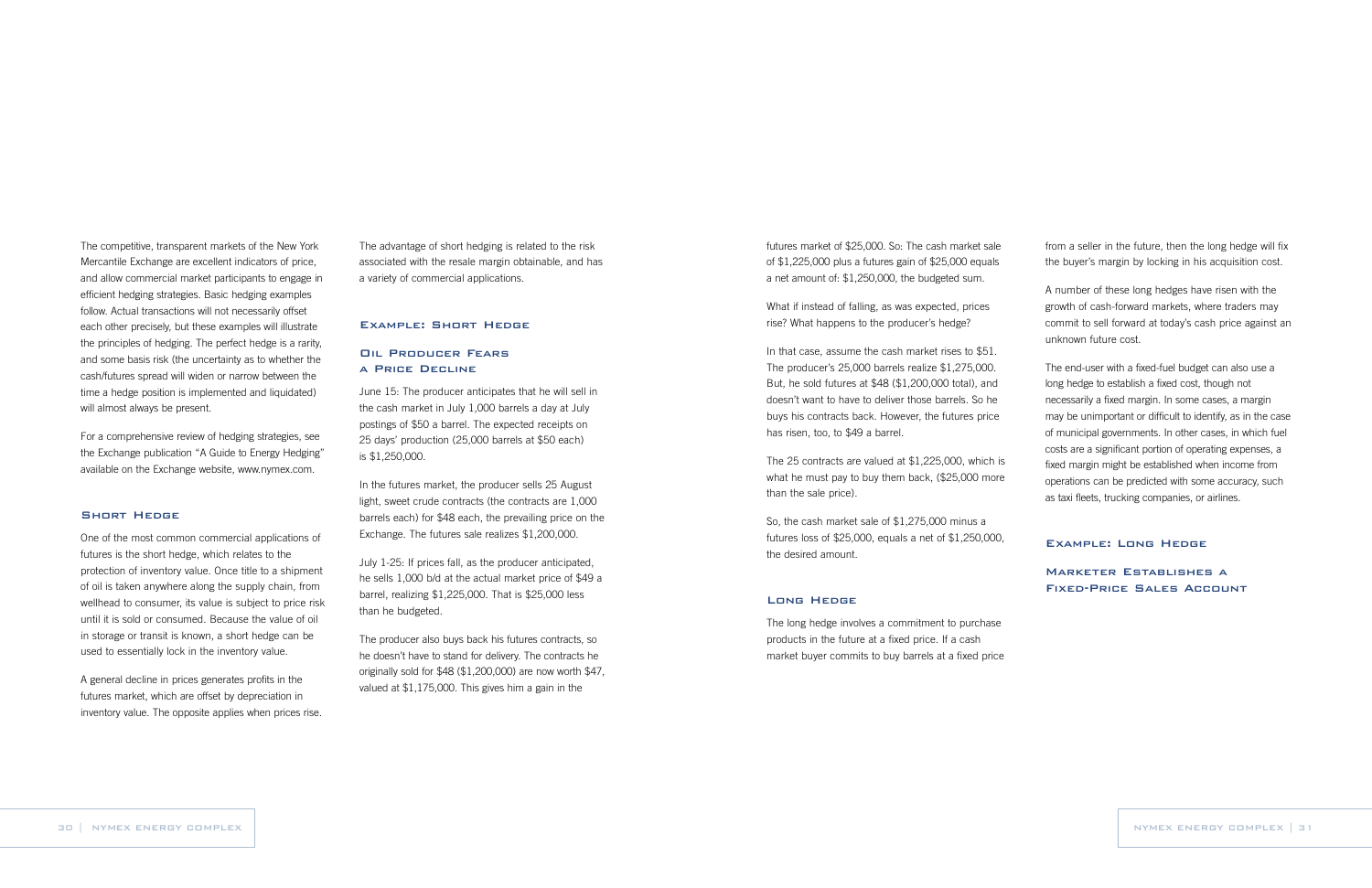Harbor cash quotation of \$1.53 a gallon.

The dealer sells his four December futures contracts (initially bought for \$1.60 per gallon) for \$1.53 per gallon, the Exchange price that day, realizing \$257,040 on the sale, and experiencing a futures loss of \$11,760.

Less operating expenses of \$0.10 per gallon:  $($16,800) = Profit: $25,200.$ 

But his cash margin has soared to \$0.32 a gallon, for a total of \$53,760, because, while the acquisition cost was \$1.52, the customer has agreed to buy it for \$1.84.

So, the cash margin of \$53,760 minus his futures loss of \$11,760 equals a total margin of: \$42,000 (\$0.25 per gallon x 168,000 gallons).

NYMEX requires its market participants to post and maintain in their accounts a certain minimum amount of funds for each open position held. These funds are known as margin and represent a good faith deposit or performance bond that serves to provide

Less operating expenses of \$0.10 per gallon  $($16,800) = Profit: $25,200.$ 

loss in the futures market, is offset cent for cent by the increase in the cash margin.

#### CASE A: Rising Prices

On November 25, the dealer buys 168,000 gallons in the cash market for \$1.62 per gallon, the going price, based on a New York harbor cash quotation of \$1.63. Cost: \$272,160.

The dealer sells his four December futures contracts (initially bought for \$1.60) at \$1.63 per gallon, the current price on the Exchange, realizing \$273,840 on the sale, for a futures market profit of \$5,040.

His cash margin is \$0.22 per gallon — the difference between his agreed-upon sales price of \$1.84 and his cash market acquisition cost of \$1.62 -- for a total of \$36,960 (\$0.22 per gallon x 168,000 gallons).

So, a cash margin of \$36,960, plus a futures profit of: \$5,040 equals a total margin of: \$42,000 (\$0.25 per gallon x 168,000 gallons).

#### CASE B: Falling Prices

On November 25, the dealer buys 168,000 gallons at his local truckloading rack for \$1.52 per gallon, the prevailing price on that day, based on the New York

#### POTENTIAL BASIS CHANGES (Figure 1)

The long futures hedge taken at the time the marketer enters into the fixed-price sales contract could fix the resale margin, provided the basis is stable. The sample problems show the additional possibilities of an unstable basis (Figure 1).

In the following cases, it is assumed that, if the basis remains stable, the fuel retailer guarantees himself a margin of \$0.25 per gallon over his acquisition cost. Twenty-four cents is the difference between the December futures price of \$1.60 per gallon and the fixed December revenue of \$1.84, plus a \$0.01 basis differential between New York Harbor and the retailer's location.

With a stable basis, as in the following cases A and B, spot-price changes in either direction are the same for both New York and the marketer's location. As a result, a decline in the futures price, which causes a

A heating oil marketer may offer customers fixed-price contracts for a number of reasons: to avoid the loss of market share to other marketers or to alternative fuels, to expand market share, or to bid on municipal contracts requiring a fixed price.

However, by offering to sell at a fixed price over the season, the marketer is exposed to the risk that prices will increase, perhaps to the point of being unprofitable (Case A).

Thus, to fix his acquisition costs, the marketer might take a long hedge against a forward sales commitment. If his wholesale buying prices increase, profits on the futures market will offset the price increase in the cash market, keeping his retail margin constant.

Similarly, if wholesale costs decrease, the lower acquisition costs will be offset by a loss on the futures (Case B).

|                                                  | <b>RISING MARKET</b>                  |                                       | <b>FALLING MARKET</b>                 |                                       |
|--------------------------------------------------|---------------------------------------|---------------------------------------|---------------------------------------|---------------------------------------|
| Cash/Futures<br>Position                         | Cash price rises<br>less than futures | Cash price rises<br>more than futures | Cash price falls<br>less than futures | Cash price falls<br>more than futures |
| Bought in the<br>cash market/Sold<br>the futures | Loss                                  | Gain                                  | Gain                                  | Loss                                  |
| Sold in the cash<br>market/Bought<br>the futures | Gain                                  | Loss                                  | Loss                                  | Gain                                  |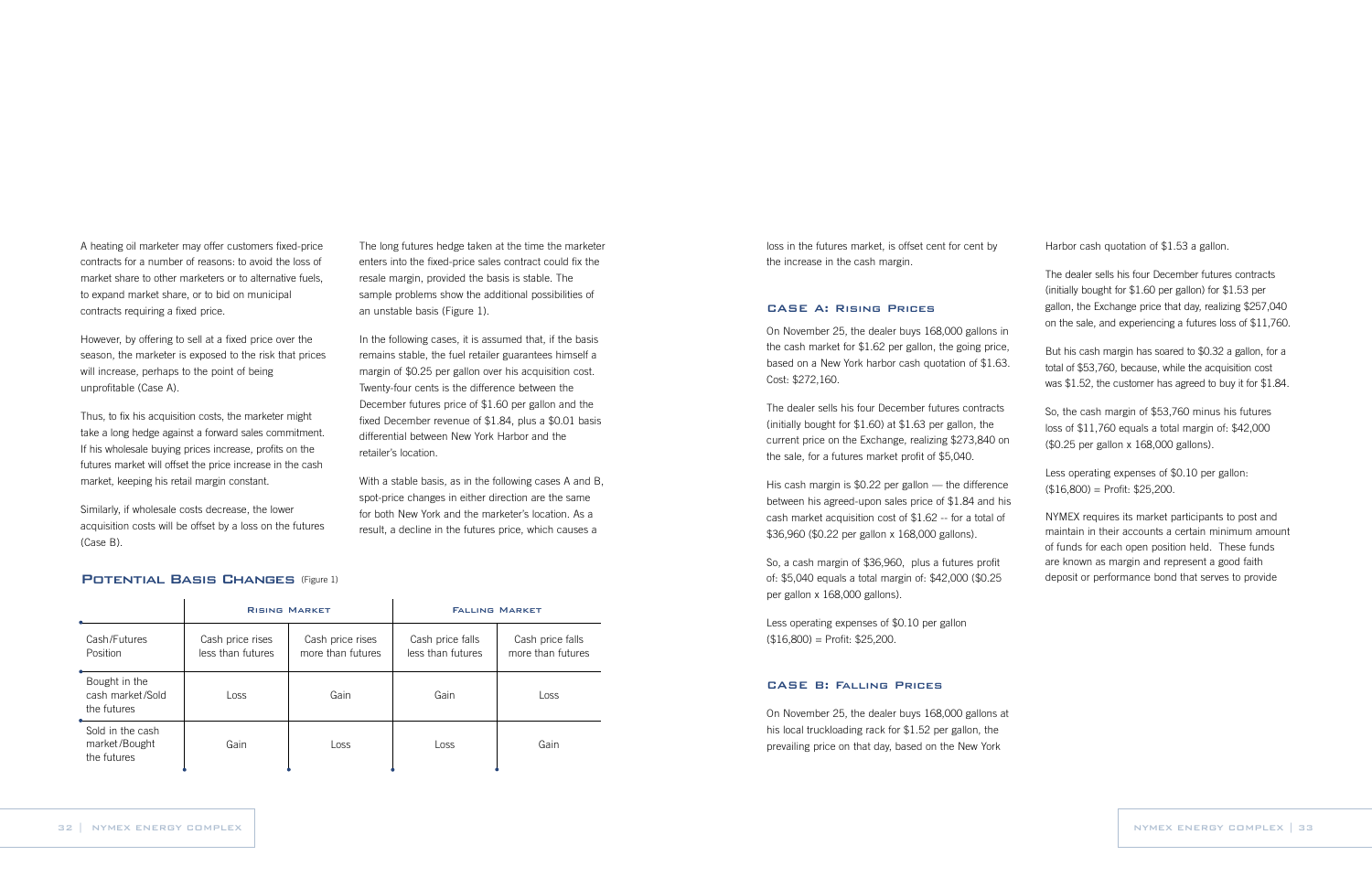protection against losses in the market. The Exchange collects margin directly from each of its clearing members who, in turn, are responsible for the collection of funds from their clients.

The Exchange uses the Standard Portfolio Analysis of Risk (SPAN) margining system to establish minimum margin levels for clearing firms and their customers. SPAN, developed by the Chicago Mercantile Exchange, has become the futures industry's standard of margining. SPAN evaluates the risk of a trader's entire portfolio and establishes plausible movements in futures prices over a one-day period. The resulting effect of these "risk arrays" is to capture respective gains or losses on futures and options positions across the energy commodities.

One of the special characteristics of options is that a long options position can never be at risk for more than its premium. For SPAN to assess the risk of all positions in the portfolio and at the same time allow credit for the premium involved, SPAN allows the excess of the options premium over the risk margin for any options position to be applied to the risk margin on other positions.

#### Position Accountability **LEVELS**

Margin requirements and contract specifications are subject to change; please contact the Exchange or

minute delayed basis during the trading day), contract specifications, historical data, Exchange holidays, trading hours, rules, and important announcements.

#### Quote Services

The NYMEX® daily futures and options price quotations are disseminated by a large number of information service vendors. The Commodity Code Directory, available on the

Exchange's website in the "Resources" section, lists the principal information service vendors and the information retrieval codes for Exchange contracts.

For further information, please contact an Exchange marketing representative at (212) 299-2301 or e-mail marketing@nymex.com.



MARGIN REQUIREMENTS, POSITION ACCOUNTABILITY LEVELS, AND EXCHANGE INFORMATION

 $\bullet$ 

your broker for current information.

The Exchange sets guidelines for the net open positions that a single trader or a firm can hold on any one month or all month's combined basis in a commodity, with the exception of the spot month, when hard position limits apply. The Exchange will contact a market participant who approaches or exceeds a position accountability level and will require additional information related to this position. If, upon review of the information, the Exchange is concerned that the size of the position is a threat to the orderly operation of the market, a market participant will be directed either to not increase or to decrease its position. Position accountability levels are a tool designed to effectively oversee markets and avoid any concentrations which may threaten the orderly operation of a market.

#### 24-Hour Market Information Services

Exchange information is available to the public 24 hours a day through its website, www.NYMEX.com, including futures and options prices and trading volume (available on a 30-